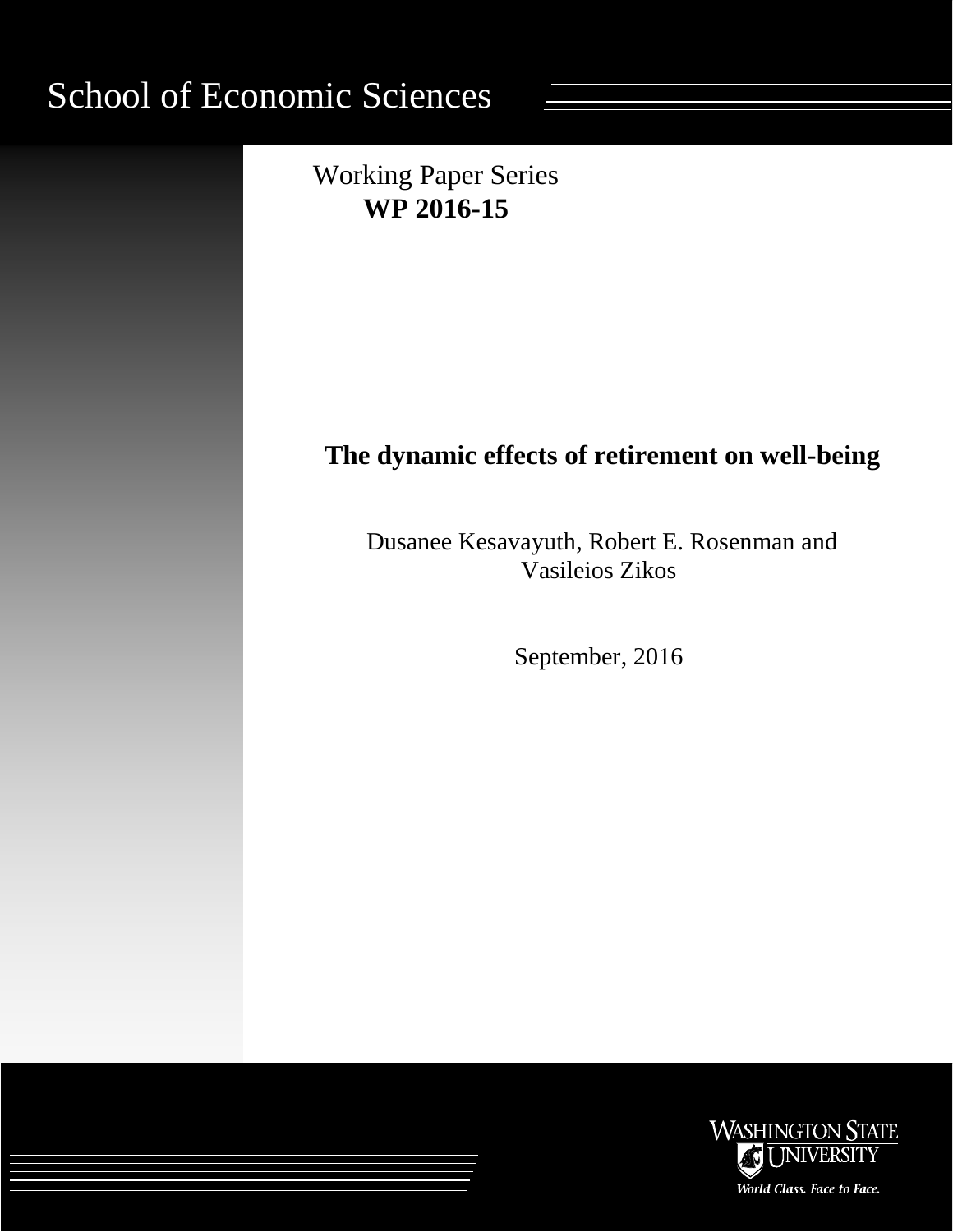# **The dynamic effects of retirement on well-being**

Dusanee Kesavayuth\* , Robert E. Rosenman\*\*, Vasileios Zikos\*

\* Research Institute for Policy Evaluation and Design (RIPED), University of the Thai Chamber of Commerce, Dindaeng, Bangkok, 10400, Thailand

\*\* School of Economic Sciences, Washington State University, Pullman, WA 99164-6210, U.S.A.

17<sup>th</sup> August 2016

*Corresponding author*: Robert E. Rosenman

*Address*: School of Economic Sciences, Washington State University, Pullman, WA 99164-6210, U.S.A.

*Email*: [yamaka@wsu.edu](mailto:yamaka@wsu.edu)

*Tel*: (509) 335-1193

*Acknowledgement*s: The Understanding Society data used in this publication were made available through the UK data archive at the University of Essex. Understanding Society is an initiative by the Economic and Social Research Council (ESRC), with scientific leadership by the Institute for Social and Economic Research (ISER), University of Essex, and survey delivery by the National Centre for Social Research and TNS BRMB. Neither the original collectors of the data nor the Archive bear any responsibility for the analyses or interpretations presented here.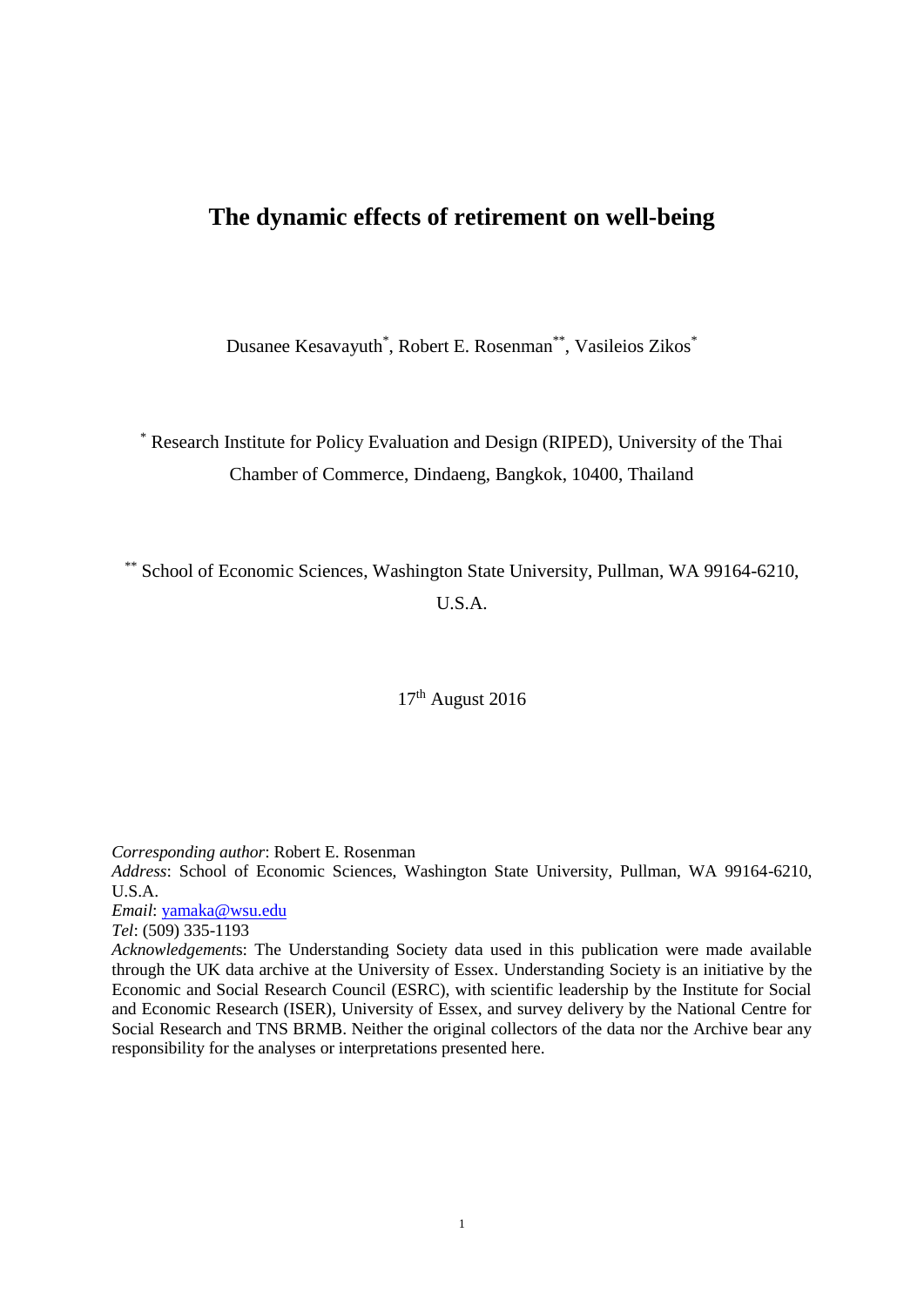### **Abstract**

We use British panel data to investigate whether and to what extent individuals anticipate their retirement and adjust to it over time. We show that retirement increases satisfaction with life and the health and leisure domains of life up to three years prior to retiring. Once retired, individuals reported higher satisfaction overall and becoming more satisfied with their health, income and leisure. For health and leisure the well-being boosts did not dissipate over time, but for income satisfaction adaptation was almost complete. Our findings provide new empirical evidence on the well-being dynamics in the years leading to and following retirement.

**Keywords**: life satisfaction, well-being, retirement, adaptation, anticipation, BHPS

**JEL codes**: D03, I31, J26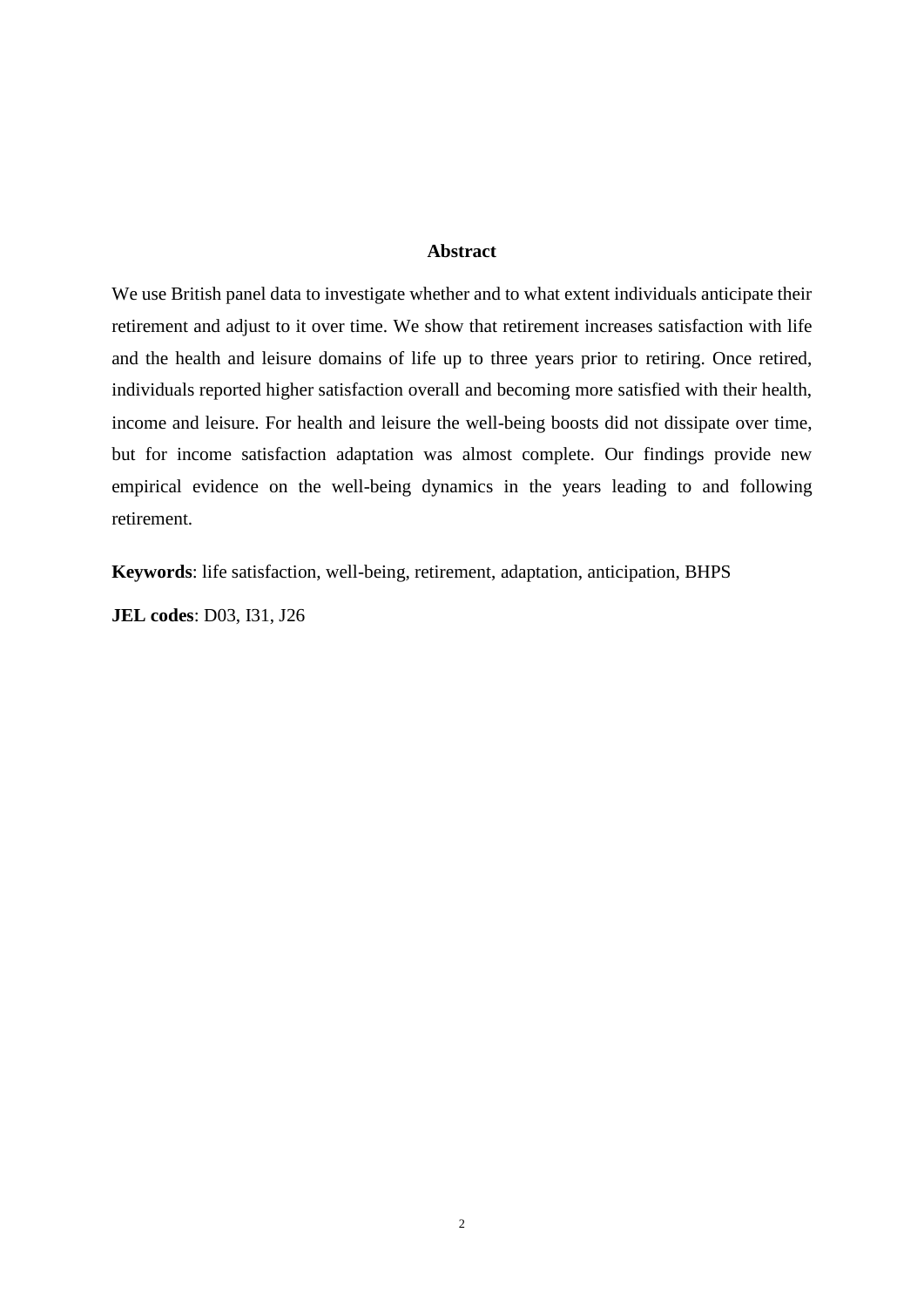#### **1. Introduction**

With a continuing increase in life expectancy, the proportion of older population in many OECD countries is rising. This demographic shift may have important implications for government spending on pensions and healthcare. In response, governments have put forward a number of policy reforms aimed at gradually raising the eligibility ages for retirement. The success of such policies may arguably depend on their effects on people's health and wellbeing. This paper aims to contribute to the current policy debate by investigating the dynamic effects of retirement on people's well-being, something relatively unexplored in the literature. Using long-run panel data from the British Household Panel Survey (BHPS) and its continuation, the United Kingdom Household Longitudinal Study (UKHLS), we examine whether and to what extent people anticipate their retirement and adapt to it over time.

Economists and other social scientists are becoming increasingly interested in the study of anticipation and adaptation. A growing body of literature has examined the time profile of well-being around a labor market and/or life event, including unemployment, marriage and divorce, widowhood, disability and childbirth (e.g. Clark et al., 2008; Ferrer-i-Carbonell and Van Praag, 2008; Oswald and Powdthavee, 2008; Frijters et al., 2011; Powdthavee, 2012, 2014; Clark and Georgellis, 2013; Qari, 2014). Using fixed-effects panel regressions, studies have shown that people tend to habituate to most life events, with the exception that there is only little evidence of adaptation to unemployment. Common among life events is also evidence of significant lead effects: people tend to actively anticipate most life events at least one year before their occurrence. While earlier studies provide valuable insights into the nature of the well-being profile around many life events, little continues to be known about whether the same kind of lead and lag patterns can also be found for retirement.

Most previous studies on well-being have examined the impact of retirement at time *t* on subjective well-being at the same point in time. Charles (2004), Johnston and Lee (2009), Latif (2011), and Horner (2014) all find that people's well-being may increase after retirement. It has also been suggested that the effect of retirement on well-being is heterogeneous and may depend on the type of retirement decision, voluntary or involuntary (Bonsang and Klein, 2012), as well as on people's personality characteristics (Kesavayuth et al., 2016).

It is a reasonable wonder how retirement may impact well-being. Kim and Moen (2001) and Wang and Hesketh (2012) offer extensive reviews. From an economic perspective, role theory suggests that work is an important part of an individual's identity, and because retirement brings work to an end, it may lead to decreased well-being. On the other hand, role theory suggests a role-strain perspective: a reduction in the number of roles following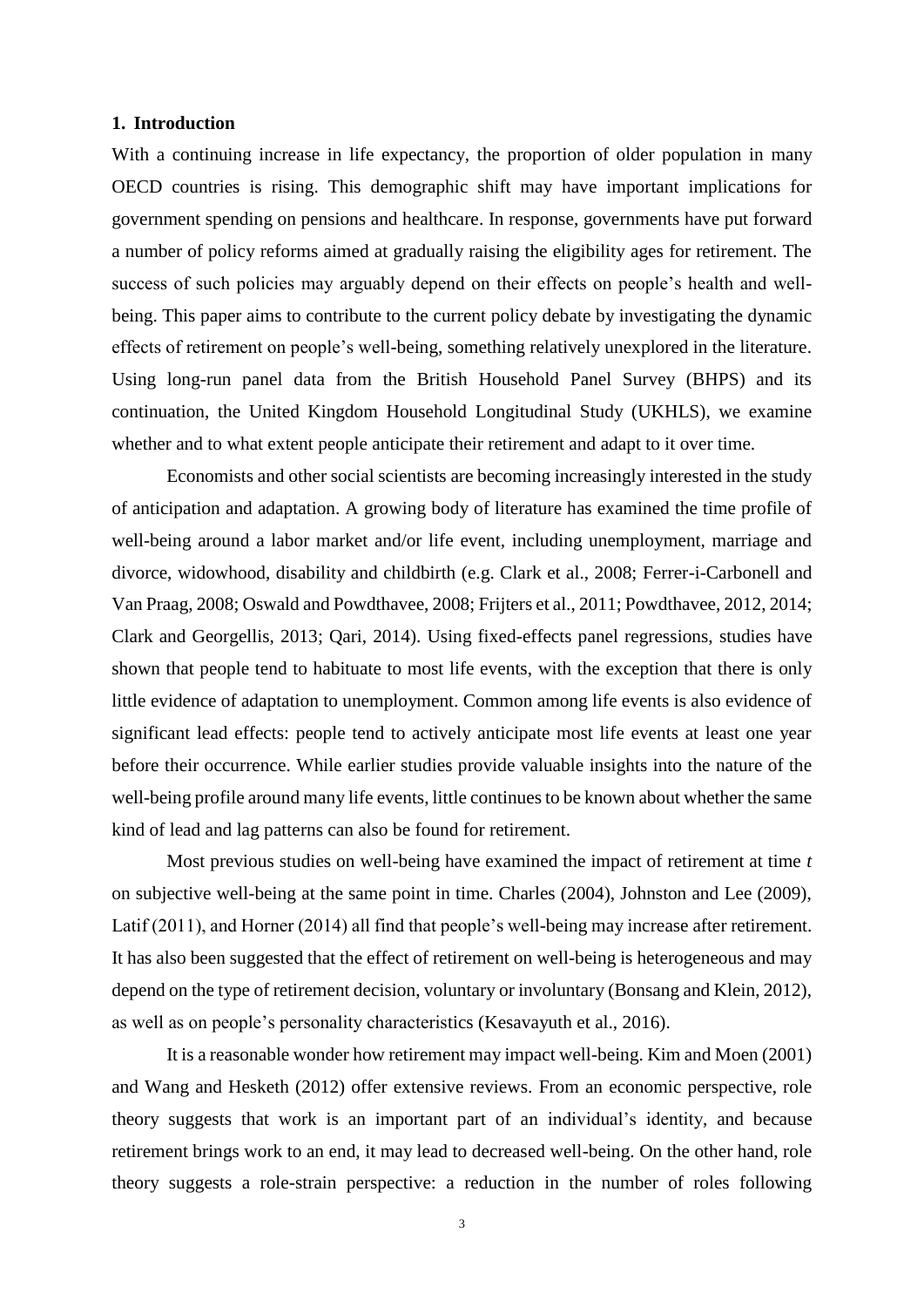retirement may provide some relief, thereby enhancing well-being. Moreover, according to continuity theory, people are involved in many different roles during their lifetime, including those of family and friends (Atchley, 1976, 1982). Continuation of earlier lifestyle patterns and roles into retirement may help to prevent maladjustment and psychological distress. Atchley (1976) has also suggested that retirees potentially enjoy their retirement during a "honeymoon phase", a period of freedom to do things they did not have time for before retirement. With so many conflicting elements in the impact of retirement on well-being, it is an empirical question to determine the overall effect at the different stages of the retirement transition.

Surprisingly, there is little empirical study of the dynamic effects of retirement on wellbeing. The only previous analysis we were able to find is Zhu and He (2015). They consider adaptation in life satisfaction among Australian women and find that retirement has a positive impact on well-being. This well-being boost at the year of retirement, however, decreases with the number of years being retired. But although adaptation occurs, life satisfaction during retirement remains higher than its pre-retirement levels.

As there is but one prior study on the well-being dynamics of retirement, more remains to be understood about the nature of this phenomenon. Here, three questions suggest themselves. First, are the results found for Australian women similar to those found for another country – in our case, the UK – and thus are broadly representative? Second, given that the previous analysis was based on life satisfaction as the measure of well-being, do similar patterns hold for satisfaction with other areas of people's lives? We focus on satisfaction with three life domains – income, health and leisure – all of which may be significantly affected by retirement (e.g. Wang and Hesketh, 2012; Bonsang and Klein, 2012; Kesavayuth et al., 2016) and for which relevant measures are available both in the BHPS and the UKHLS survey. Looking at the dynamic effects of satisfaction with different areas of life (in addition to satisfaction with life overall) might be particularly useful for policy makers, who often must weight the monetary benefits of policy against the costs in terms of satisfaction.

Retirement is an (often) known event, leading to the third question addressed in the current paper: Does anticipation of retirement affect people's satisfaction? Given that retirement is generally predictable, changes in well-being may be present in the years before it actually occurs. Anticipation effects become particularly important when comparing satisfaction after an event to what existed before the event occurred. Consistent with this view, Frijters et al. (2011), Clark and Georgellis (2013) and Qari (2014) all conclude it is important to account for both anticipation and adaptation effects when studying the well-being dynamics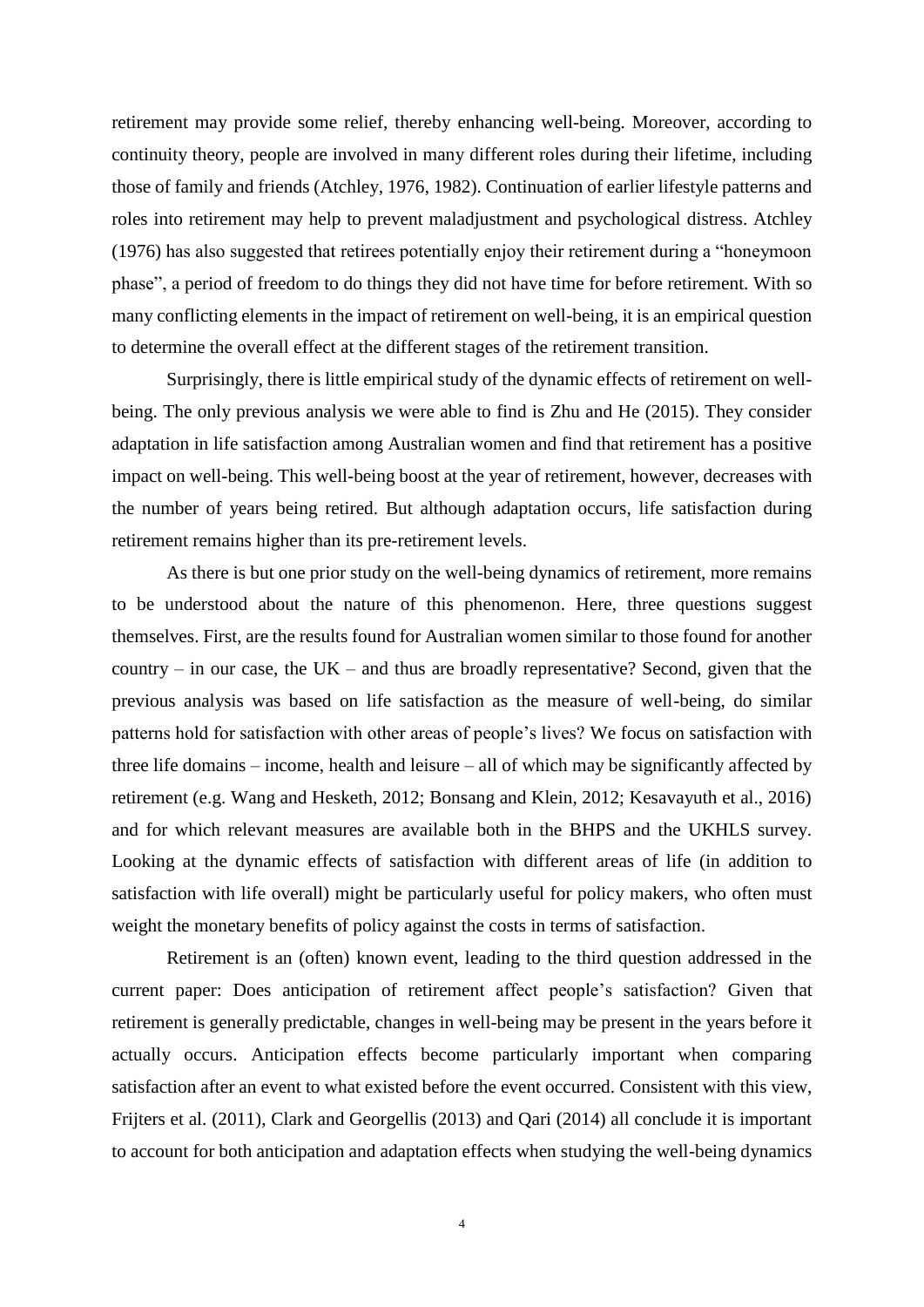of major life events, such as unemployment, marriage, divorce, birth of child, death of spouse or child, illness, change of residence and victim of crime.

In this study we systematically trace out both anticipation and adaptation patterns to retirement using sixteen waves of panel data from the UK. Given that selection to retirement is not random and may depend on individual characteristics, we use an instrumental variable approach to deal with endogeneity. Our instruments are based on the eligibility ages for retirement in the UK as a source of exogenous variation in retirement status, an approach successfully implemented by others (e.g. Charles, 2004; Latif, 2011; Horner, 2014; Zhu and He, 2015; Kesavayuth et al., 2016).

Our findings suggest that retirement increases satisfaction with overall life and in two domains of life – health and leisure – up to three years before it actually occurs. Once retired, individuals became significantly more satisfied with life, and with their health and leisure. These well-being boosts did not seem to dissipate over time, and individuals who had been retired for five years or more continued to report higher levels of satisfaction. Income satisfaction showed a different pattern. Like the other areas of life, there was an increase in satisfaction with income upon retirement. But we found that individuals adapted almost completely – the effect did not persist over time. These findings provide new empirical evidence on the causal link between retirement and well-being, suggesting that such link may be better understood as a three-stage process occurring before, during and after retirement.

The paper is organized as follows. Section 2 discusses our empirical model. Section 3 describes our strategy for dealing with the endogeneity of retirement. Section 4 discusses the state pension system in the UK and Section 5 presents the results. Section 6 considers a number of ways in which our analysis may be extended. Section 7 concludes the paper.

## **2. Anticipation and Adjustment: An Empirical Model**

1

Let  $W B_{it}$  be subjective well-being of individual *i* at time *t*: satisfaction with overall life and domains of life – income, health, and the amount of leisure time.<sup>1</sup>A benchmark model, which ignores anticipation and adjustment, takes the following form

$$
WB_{it} = \beta_0 + \beta_1 R_{it} + X_{it}' \beta_2 + Z_i' \beta_3 + u_i + \varepsilon_{it}
$$
\n<sup>(1)</sup>

<sup>&</sup>lt;sup>1</sup> As explained below in the data section,  $W_{i}$  is measured on a 7-point scale that ranges from 1 "not satisfied at all" to 7 "completely satisfied".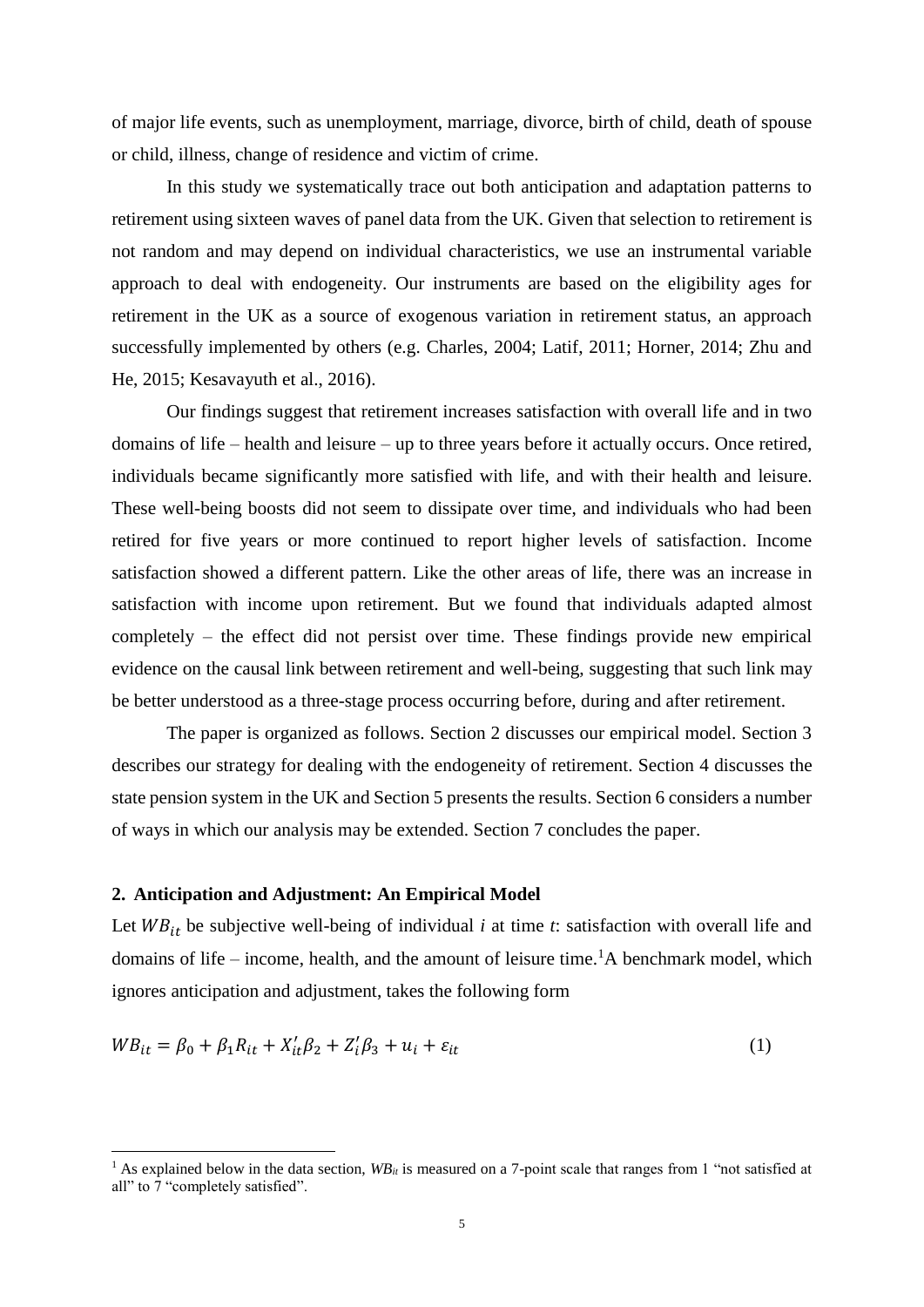where  $R_{it}$  is the main independent variable of interest, a dummy variable that takes on the value 1 if an individual has retired at time  $t$ ;  $X_{it}$  is a vector of predictor variables that vary over time;  $Z_i$  is a vector of predictor variables that do not vary over time;  $u_i$  is the person-specific error (the individuals' fixed effects); and  $\varepsilon_{it}$  is the idiosyncratic error.

To examine the dynamic effects of retirement, we augment equation (1) by including a set of dummy variables that indicate the number of years leading to (anticipating) and following (adjusting to) retirement. We concentrate on 4 years before retirement and 5 years (or more) afterwards. Our empirical approach is similar to that in Frijters et al. (2011), Powdthavee (2012), Clark and Georgellis (2013) and Qari (2014). Thus, our main empirical model can be written out as

$$
WB_{it} = \delta_0 + \theta_{-4}R_{-4,it} + \theta_{-3}R_{-3,it} + \theta_{-2}R_{-2,it} + \theta_{-1}R_{-1,it} + \theta_0R_{0,it} +
$$
  

$$
\theta_1R_{1,it} + \theta_2R_{2,it} + \theta_3R_{3,it} + \theta_4R_{4,it} + \theta_5R_{5,it} + X_{it}'\delta_1 + Z_i'\delta_2 + u_i + \varepsilon_{it} \tag{2}
$$

Here adaptation is represented by a set of dummy variables,  $R_{0,i,t},...,R_{5,i,t}$ , allowing us to distinguish between individuals with different retirement durations: 0-1 years, 1-2 years and so on up to the last group of individuals who have been retired for 5 years or more. Following earlier studies (Clark and Georgellis, 2013; Qari, 2014), this means, for example, that if a person has been a retiree for 0-1 years, then  $R_{0, it} = 1$  (and  $R_{1, it} = 0, \ldots, R_{5, it} = 0$ ); while  $R_{2, it} = 1$ (and  $R_{0, it} = 0$ ,  $R_{1, it} = 0$ ,  $R_{3, it} = 0$ , ...,  $R_{5, it} = 0$ ) if a person has retired for 2-3 years. The other lag retirement dummies are defined analogously.

Assuming retirement has an impact on well-being, if there is no adaptation then we would expect that the estimated coefficients  $\theta_0$  and  $\theta_5$  would both differ from zero but not significantly differ from each other (Clark and Georgellis, 2013). However, if there is adaptation, then  $\theta_0$  would be significantly different from  $\theta_5$  (with  $\theta_5$  smaller in magnitude). If adaptation is complete, then  $\theta_5$  would not differ from zero. People would completely adapt to the effect of retirement and we would conclude retirement has no long-term impact on that dimension of well-being. Consistent with earlier studies (Clark and Georgellis, 2013; Qari, 2014), we can quantify the degree of adaptation, the extent to which individuals adapted to the initial effect of retirement on their well-being, as  $d_t = 1 - (\theta_t/\theta_0)$  for  $t \in [1,5]$ .

Anticipation is modelled in a similar way in equation (2). We use a set of dummy variables,  $R_{-4,i},...,R_{-1,i}$  to indicate whether an individual will retire in the next 3-4 years, 2-3 years, 1-2 years and 0-1 years. Thus  $R_{-2, it}$ =1 if a person will transition to retirement in the next 1-2 years, while  $R_{-1, it}$ =1 if a person will become a retiree within the next year. Lead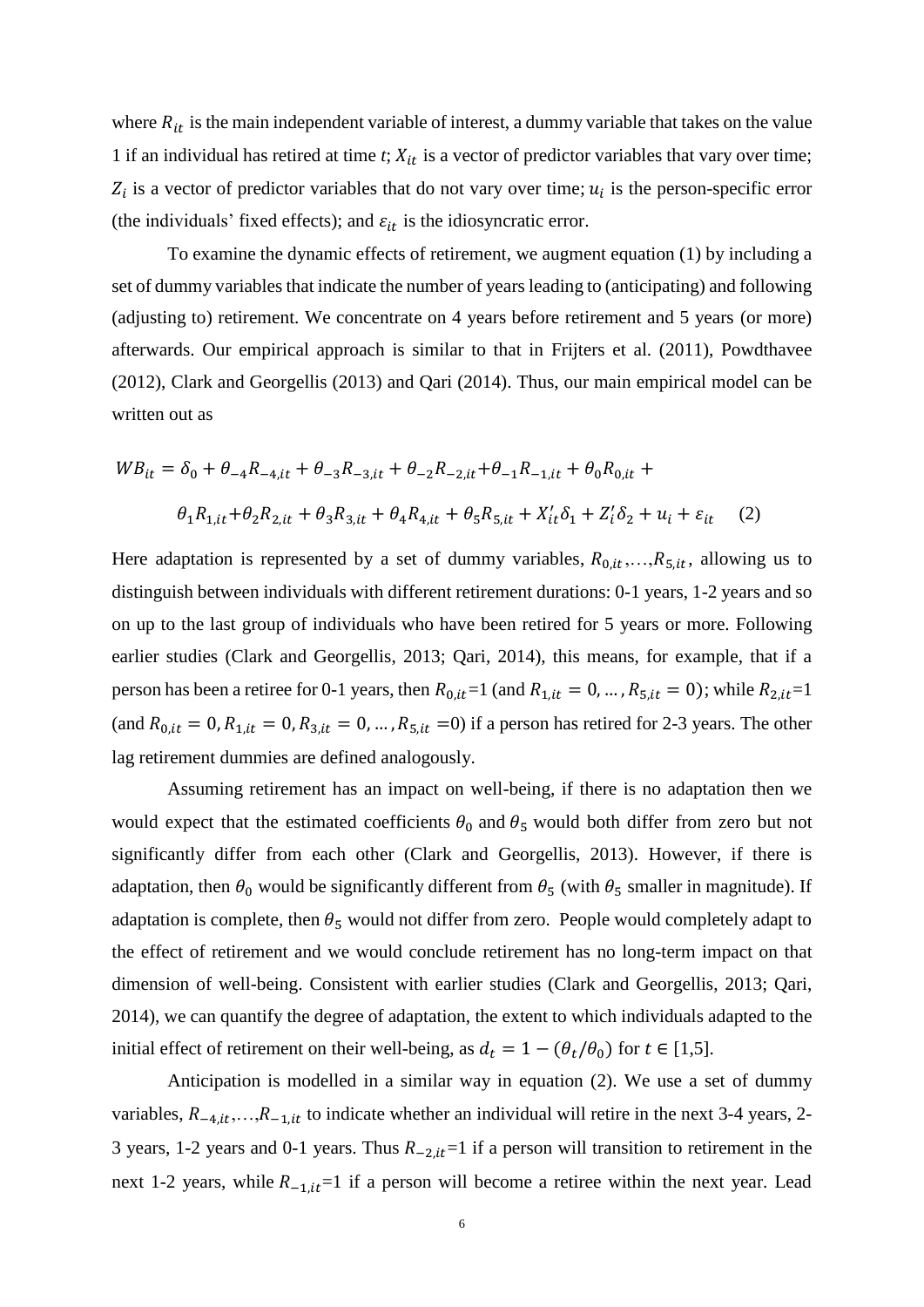effects of longer duration are defined in a similar manner. Moreover, we can quantify the anticipation rate in the years before entering retirement as  $r_t = \theta_t / \theta_0$  for  $t \in [-4, -1]$ .

The omitted category for both anticipation and adaptation consists of all respondents with 4 or more years of retirement anticipation, including those who remained employed throughout the panel. Using the fixed effects estimator allows us to examine how within-person changes in retirement duration relate to within-person changes in subjective well-being in the years leading to and following retirement.

#### **3. Dealing with Endogenous Retirement**

One issue with our empirical model is that retirement is potentially endogenous (Neuman, 2008; Coe and Zamarro, 2011). There may be reverse causality between well-being and retirement, omitted variables that affect both an individual's decision to retire and his/her subjective well-being, and/or measurement error in retirement itself. Although the fixed effects estimator can address bias emanating from time-invariant unobserved heterogeneity, it does not account for the other sources of potential bias: unobserved heterogeneity that is specific to particular time-points, reverse causality, and measurement error in retirement itself.

For equation (1) we use an instrumental variable (IV) approach and appeal to the fixed effects estimator (e.g. Latif, 2011; Zhu and He, 2015; Kesavayuth et al., 2016). This approach requires that at least one valid instrument for  $R_{it}$  is available. In the first stage, we estimate the following equation

$$
R_{it} = \gamma_0 + \gamma_1 E \, \mathrm{li} \, g_{it} + X'_{it} \gamma_2 + Z'_i \gamma_3 + v_i + e_{it} \tag{3}
$$

where  $Elig_{it}$ , the instrument for  $R_{it}$ , represents the eligibility age for state pension that is sufficiently correlated with  $R_{it}$  and orthogonal to  $\varepsilon_{it}$ . In the second stage, we estimate

$$
WB_{it} = \beta_0 + \beta_1 \hat{R}_{it} + X_{it}' \beta_2 + Z_i' \beta_3 + u_i + \varepsilon_{it}
$$
\n
$$
\tag{4}
$$

where  $\hat{R}_{it}$  is the predicted retirement variable from the first-stage regression.

The instrument for  $R_{it}$  is defined as  $Elig_{it} = I(Age_{it} \ge Age_t^p)$  where I is an indicator function;  $Age_{it}$  is the age of individual *i* at time *t*; and  $Age_t^p$  is the qualifying age for state pension at time *t*. Our instrument is thus a dummy variable indicating eligibility for state pension. Previous studies have used the eligibility ages for state pension as instruments for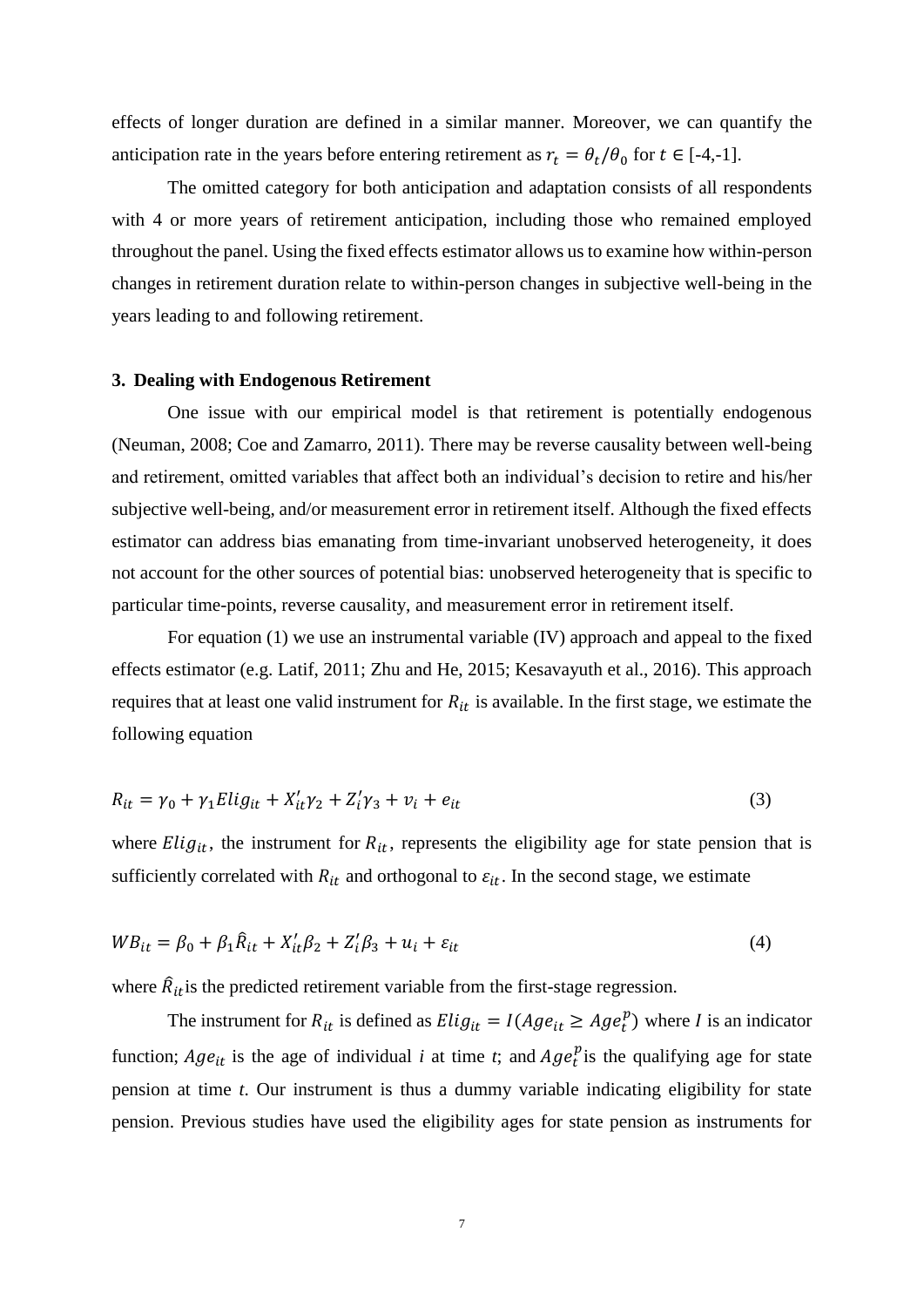retirement, showing they are indeed strong predictors of retirement behavior (e.g. Latif, 2011; Horner, 2014; Mazzonna and Peracchi, 2014; Zhu and He, 2015).

Clearly if retirement is endogenous, leads to and lags from retirement are as well. In the more general specification where we consider leads and lags we estimate the following system of equations using fixed effects panel regressions

$$
R_{-4,it} = \tau_0 + \mu_{-4} E \, lig_{-4,it} + \mu_{-3} E \, lig_{-3,it} + \mu_{-2} E \, lig_{-2,it} + \mu_{-1} E \, lig_{-1,it} + \mu_0 E \, lig_{0,it} + \mu_1 E \, lig_{1,it} + \mu_2 E \, lig_{2,it} + \mu_3 E \, lig_{3,it} + \mu_4 E \, lig_{4,it} + \mu_5 E \, lig_{5,it} + X_{it}' \tau_1 + Z_i' \tau_2 + u_{1i} + \varepsilon_{1,it}
$$

…

**.** 

$$
R_{5,it} = \varphi_0 + \rho_{-4} E \, lig_{-4,it} + \rho_{-3} E \, lig_{-3,it} + \rho_{-2} E \, lig_{-2,it} + \rho_{-1} E \, lig_{-1,it} +
$$
\n
$$
\rho_0 E \, lig_{0,it} + \rho_1 E \, lig_{1,it} + \rho_2 E \, lig_{2,it} + \rho_3 E \, lig_{3,it} + \rho_4 E \, lig_{4,it} +
$$
\n
$$
\rho_5 E \, lig_{5,it} + X_{it}' \varphi_1 + Z_i' \varphi_2 + u_{10i} + \varepsilon_{10,it} \tag{5}
$$

where we have 10 equations in this system.<sup>2</sup> The endogenous variables are the lead and lag effects,  $R_{-4,i}$ , ...,  $R_{5,i}$ , as shown in equation (2). The instruments are dummy variables representing the number of years before the eligibility age for stage pension  $(Elig_{-4,it}, ..., Elig_{-1,it})$  and the number of years afterwards  $(Elig_{0,it}, ..., Elig_{5,it})$ .

The estimation of the anticipation/adjustment model is carried out in two steps. First, we estimate the series of equations given by (5) separately by fixed effects panel regressions and obtain the predicted variables  $\hat{R}_{-4,i,t}, \dots, \hat{R}_{5,i,t}$ . Then we estimate equation (2) using the fixed effects estimator after replacing the leads and lags to retirement by their predicted values obtained from the first-stage regressions.<sup>3</sup> Correcting for the endogeneity of retirement in equation (2) produces consistent estimates for the coefficients on the lead and lag effects,  $\theta$ .

## **4. The State Pension System in the UK**

In the UK, there are 3 divisions of pensions: basic state pensions, occupational pensions and personal pensions. The State Pension is a regular payment paid by the state to its citizens when

<sup>&</sup>lt;sup>2</sup> We use 16 waves of panel data, with 4 years or more of retirement anticipation and 5 years or more of retirement adaptation.

<sup>&</sup>lt;sup>3</sup> We estimate the model using the fixed effects IV method. Ferrer-i-Carbonell and Frijters (2004) have shown that treating responses on Likert scales as ordinal or cardinal when used as an outcome variable does not lead to substantially different conclusions. At the same time, previous studies on well-being have highlighted the importance of controlling for fixed effects, which we do in our study.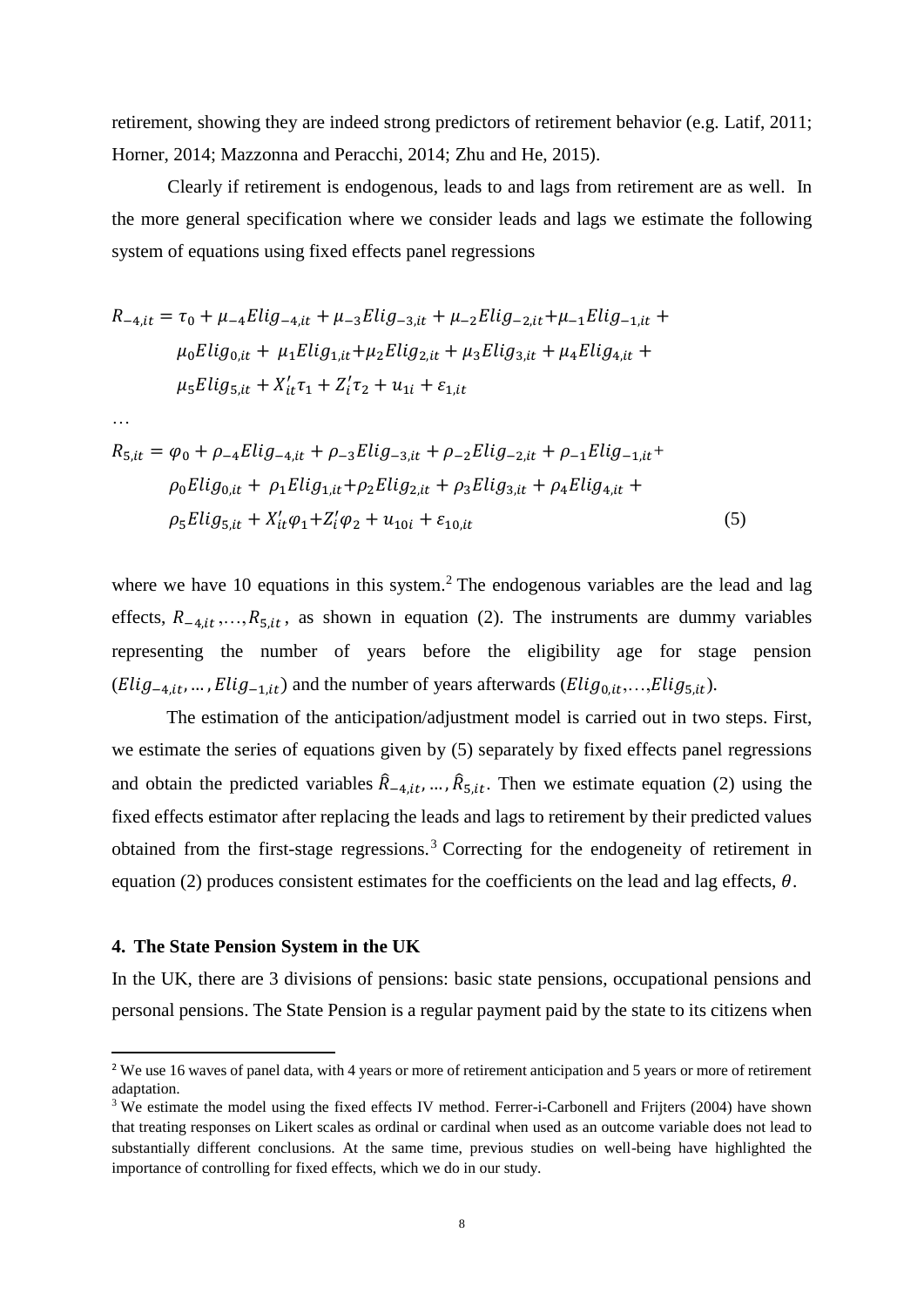they reach the State Pension age. Occupational pension schemes are arrangements established by employers to provide pensions to their employees. Personal pensions are defined contribution arrangements between an individual and a pension provider (such as a financial organization, bank, or insurance company).

The U.K. government has modified the country pension system continuously, allowing more financial flexibility and freedom to the pensioners. One of the interesting features of the current system relates to cash withdrawal. Individuals can choose to withdraw a lump sum from their pension savings pot when certain conditions are met. <sup>4</sup> The allowed withdrawal proportion or withdrawal of the whole savings pot depends on the type and size of each individual's pension fund. For example, prior to 5 April 2015, if the size of the individual's state pension fund was less than £18,000, one could withdraw the whole pot upon turning 60 years old. If individuals were aged 55 or over and could demonstrate that they had a guaranteed income in retirement of over £20,000 per year, they could take 25% of their pension savings pot as lump sum. In addition, if individuals had an occupational or personal pension scheme they could take up to two personal pension pots and an unlimited number of occupational pension pots of £2,000 each or less as lump sum. The option to withdraw part or the entire amount of one's savings pot will play an important role later in our intuition related to individual income satisfaction.

While occupational and personal pensions depend on a variety of individual characteristics, including former income and years in the workforce, eligibility for basic state pension is based on reaching certain age thresholds for males and females. As these age thresholds are determined by laws, they apply to all individuals. Hence, unlike occupational and personal pensions, eligibility for state pension is exogenous to individuals when controlling for age (Horner, 2014). This in turn suggests there is no reason to suspect that the age-specific thresholds will have any direct impact on satisfaction with life and domains of life, except through the channel of retirement decisions (Rohwedder and Willis, 2010; Zhu and He, 2015). This enables us, consistent with earlier studies (e.g. Charles, 2004; Latif, 2011; Horner, 2014; Zhu and He, 2015; Kesavayuth et al., 2016), to use the eligibility ages for state pension to construct instruments for retirement.

In the UK, men over the age of 65 and women over the age of 60 were entitled to claim state pension until 2010. Since April 2010, the women's qualifying age for state pension started

 $\overline{a}$ 

<sup>&</sup>lt;sup>4</sup> The criteria and rules applied to the cash withdrawal option have been reformed in 2015. Details regarding the rules before and after the reform can be found in HM Treasury (2014).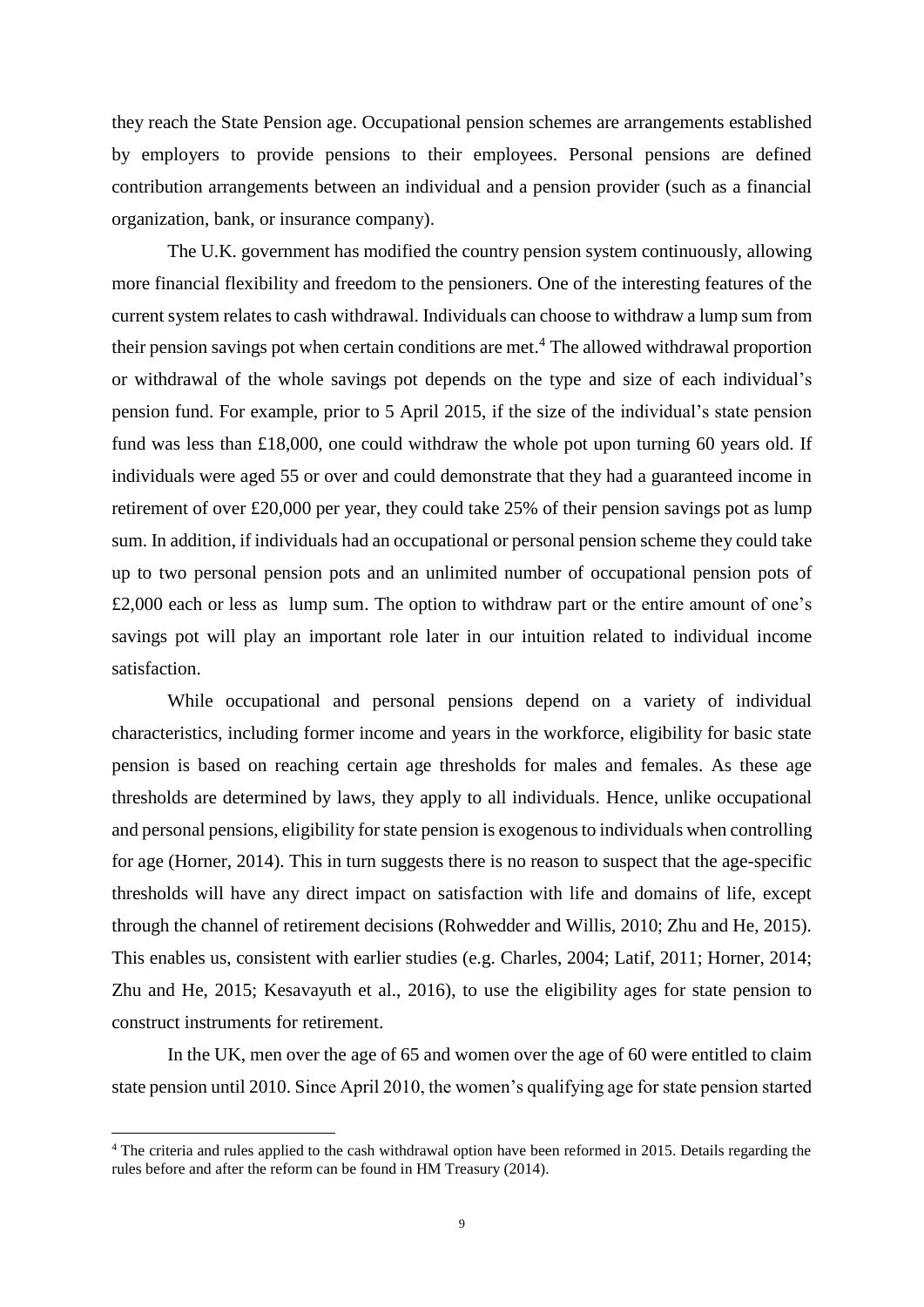rising, with the aim to be harmonized with that for men. Specifically, according to the Pensions Act 1995, for every one month interval, women born after 6 April 1950 and until 5 December 1953 will face an increase in their qualifying age for state pension by two months. In addition to this, according to the Pensions Act 2007, those born after 5 December 1953, both men and women, will see the eligibility age for state pension rising to 68 years of age by no later than 2046. The IV approach we use in this paper accounts for the likely changes in laws that applied to individuals over the sample period.

#### **5. Data**

**.** 

Our data comes from two nationally representative surveys from the United Kingdom; the British Household Panel Survey (BHPS) and its continuation, the UK Household Longitudinal Study (UKHLS), also known as Understanding Society. The BHPS survey was carried out during the period 1991 to 2008. The respondents in BHPS were then incorporated into the second wave of the UKHLS. Out of just over 8,000 BHPS participants, almost 6,700 joined the second wave of the UKHLS, which is also referred to as BHPS wave 20.

In the BHPS, respondents are asked to evaluate how satisfied they are with their life overall. The question has been placed strategically in the questionnaire after individuals first responded to questions about satisfaction with eight different life domains. Possible responses are on a 7-point scale that ranges from 1 "not satisfied at all" to 7 "completely satisfied". In the BHPS, the question on life satisfaction has been included from wave 6 onwards, which effectively reduces the sample period for analysis to the year 1997 onwards.<sup>5</sup> In the UKHLS, individuals are asked about satisfaction with only three key life domains – health, income and leisure – as well as satisfaction with life overall.

As retirement is usually accompanied by significant changes in income, health and leisure (e.g. Wang and Hesketh, 2012), we use satisfaction with these specific areas – all of which are included in both the BHPS and the UKHLS survey – as our dependent variables in studying the dynamic effects of retirement. We also use satisfaction with overall life as an additional dependent variable in order to examine the time profile of overall satisfaction in the years leading to and following retirement. Consistent with earlier studies, the overall life satisfaction distribution is skewed to the right, with a mean of about 5.378 and a standard deviation of 1.238.

 $5$  Wave 11 of the BHPS did not include questions on satisfaction with life and domains of life. However, it provides information on the respondents' retirement status (see e.g. Powdthavee, 2012).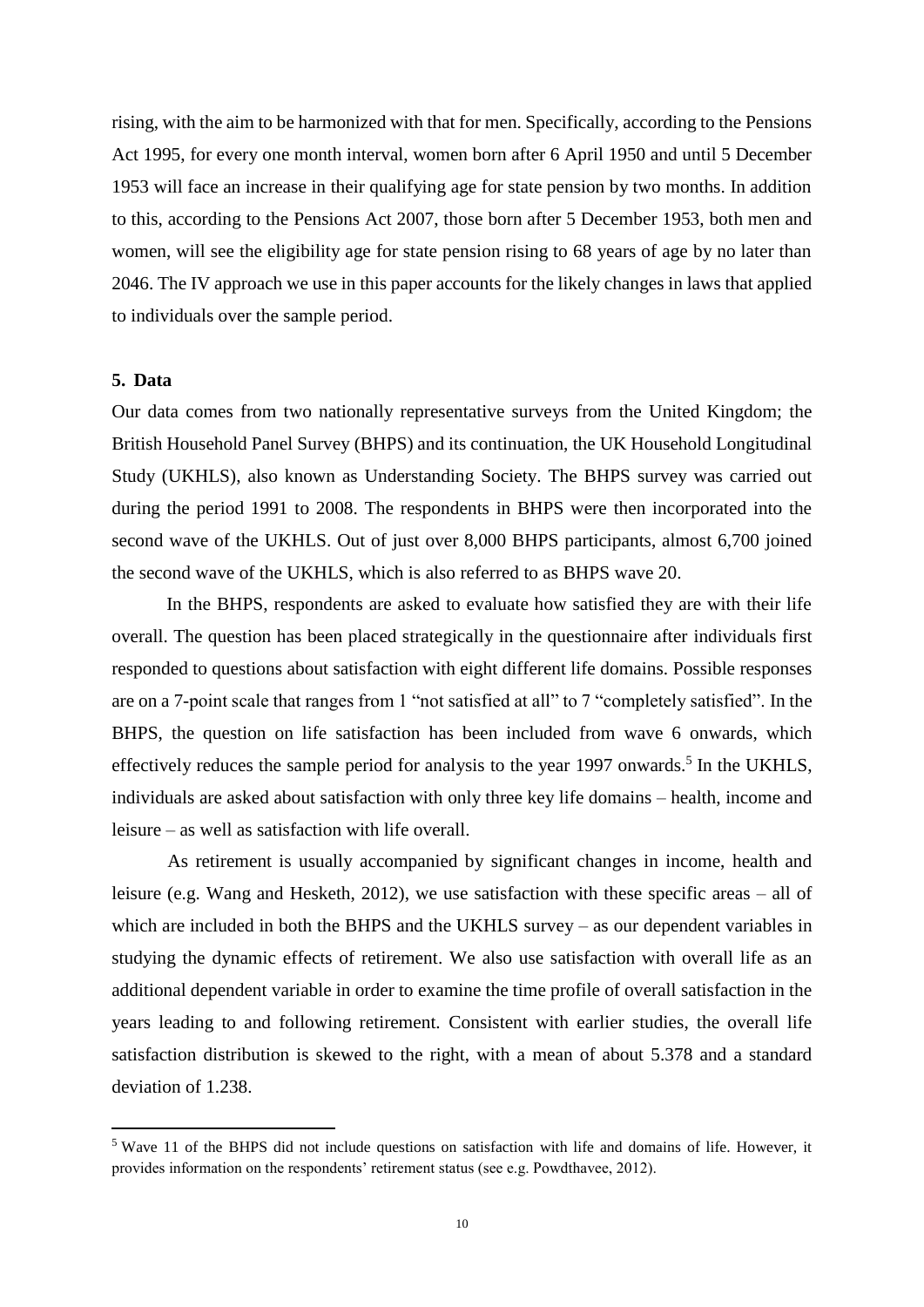Although measures on satisfaction with life and domains of life are available from wave 6 of the BHPS onwards, we also made use of information from earlier waves of the survey (waves 1-5) regarding the respondents' employment status, ethnic group and educational attainment. Even though BHPS respondents joined the UKHLS survey in wave 2, we were able to obtain information on their job status in the previous wave, since a question was asked about previous wave job status in the second wave of the UKHLS. Therefore, we are able to track individual job status effectively from 1991 up until 2014.

An individual currently engaged in paid work or self-employed is defined as "working". Among those who reported not to be working, we use four dummy variables to distinguish the unemployed, the permanently sick or disabled, and the homemakers from those who were retired. Our definition of retirement is similar to that used in Johnston and Lee (2009), Mazzonna and Peracchi (2014), Horner (2014), and Kesavayuth et al. (2016), among others. As explained earlier, we use the gender-specific eligibility ages for retirement in the UK to construct an instrument for "retired" in equation (1). However, when we study the dynamic effects of retirement as shown in equation (2), our instruments are now a set of dummy variables indicating the number of years before reaching the gender-specific eligibility ages for retirement, and the number of years afterwards.

We focus on individuals aged 45 or older. As we model both anticipation and adaptation to retirement, we need to observe individuals transitioning from employment to retirement. Our analytical sample thus consists of all respondents who were engaged in paid work or selfemployed the first time information on their satisfaction with life and domains of life became available. Some of these respondents may have retired in subsequent waves. The omitted category consists of all respondents with 4 or more years of retirement anticipation, including those who remained employed throughout the panel.

Given that individuals can generally be tracked for far shorter periods of time than the 16 waves available in the current dataset from 1997 to 2014, <sup>6</sup> we focus our attention on 4 years before retirement and 5 years (or more) afterwards. Application of the above selection criteria resulted in an unbalanced panel of 33,451 observations and 3,758 unique individuals (1,973 males, 1,785 females).<sup>7</sup> Of those observations, approximately 27.16 percent, or 9,084

**.** 

<sup>&</sup>lt;sup>6</sup> As questions on satisfaction with life and domains of life were not asked in wave 11 of the BHPS, our dataset consists of 12 waves of information on satisfaction from the BHPS and 4 waves from the UKHLS.

<sup>7</sup> We maintained the assumption of an unbalanced panel throughout the paper. Although we also tried using a balanced panel, this appears to reduce substantially the number of observations and causes weak instrument problems. This issue is not surprising: the use of a long panel required to study leads and lags to retirement makes it rather difficult to keep individuals throughout. Our approach is, nevertheless, consistent with earlier studies in this area (e.g. Powdthavee, 2012; Clark and Georgellis, 2013; Qari, 2014).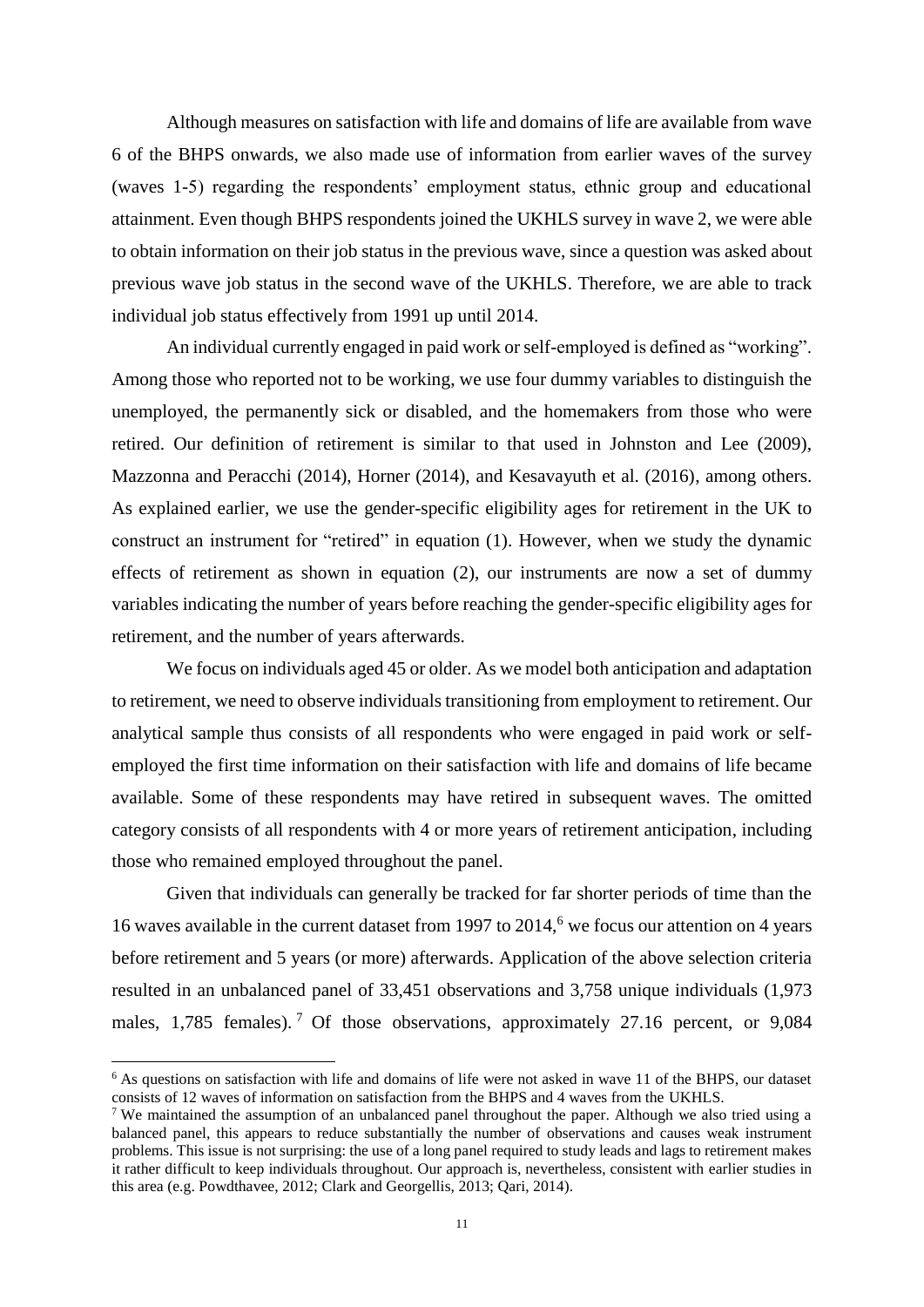observations (4,303 men and 4,781 women), reported themselves as retired. In the retired category, there were in total 1,692 unique individuals (820 men and 872 women). Table 1 provides descriptive statistics and Table 2 shows the number of lead and lag observations for retirement.

#### **6. Results**

**.** 

#### **6.1 Preliminary Analysis**

Table 3 presents some initial evidence from fixed effects micro-econometric models of satisfaction with life and domains of life using actual responses, not instruments for "retired". The dependent variables are satisfaction with life, health, income and leisure (cardinally measured on a scale of 1-7). Independent variables consist of age, age squared, and dummies for gender, employment status, education, marital status, health, ethnic group, region, wave, and real household income, number of own children living in the household, and unemployment rate by region. The estimates reported in Column 1 of Table 3 suggest that retirement enters the life satisfaction regression equation in a positive and statistically significant manner (at  $p$ -values  $< 0.01$ ). We also find that retirement is associated positively with leisure and health satisfaction, while it is associated negatively with income satisfaction. Although the estimated effects on income and leisure satisfaction are significant at p-values < 0.01, the effect on health satisfaction appears to be imprecisely estimated.

Up until now the analysis assumes that individuals are neither able to anticipate their upcoming retirement, nor do they adapt to their new status after transitioning to retirement. To examine the dynamic effects of retirement, we expand equation (1) by allowing for a set of appropriate dummy variables representing the lead and lag effects to retirement.<sup>8</sup> The estimates of equation (2) are shown in Table 4 if we do not control for the endogeneity of retirement. Accounting for lead and lag effects to retirement leaves the estimates of the other explanatory variables mostly unchanged. The lead effects suggest that people reported significantly lower satisfaction with the amount of their leisure time 2 to 4 years before entering retirement. However, they reported significantly higher satisfaction with life one year prior to retiring. At

<sup>&</sup>lt;sup>8</sup> Allowing for both anticipation and adaptation effects to retirement seems particularly important in the present context. If anticipation is not accounted for, this will affect the estimated immediate effect of retirement and hence will modify the degree of adaptation. This point is made clear in Clark and Georgellis (2013) and Oari (2014). In our setting, we find, for instance, that when the dummies capturing lead effects to retirement are omitted, then the degree of adaptation in life satisfaction is inflated, while the degree of adaptation in leisure satisfaction is deflated.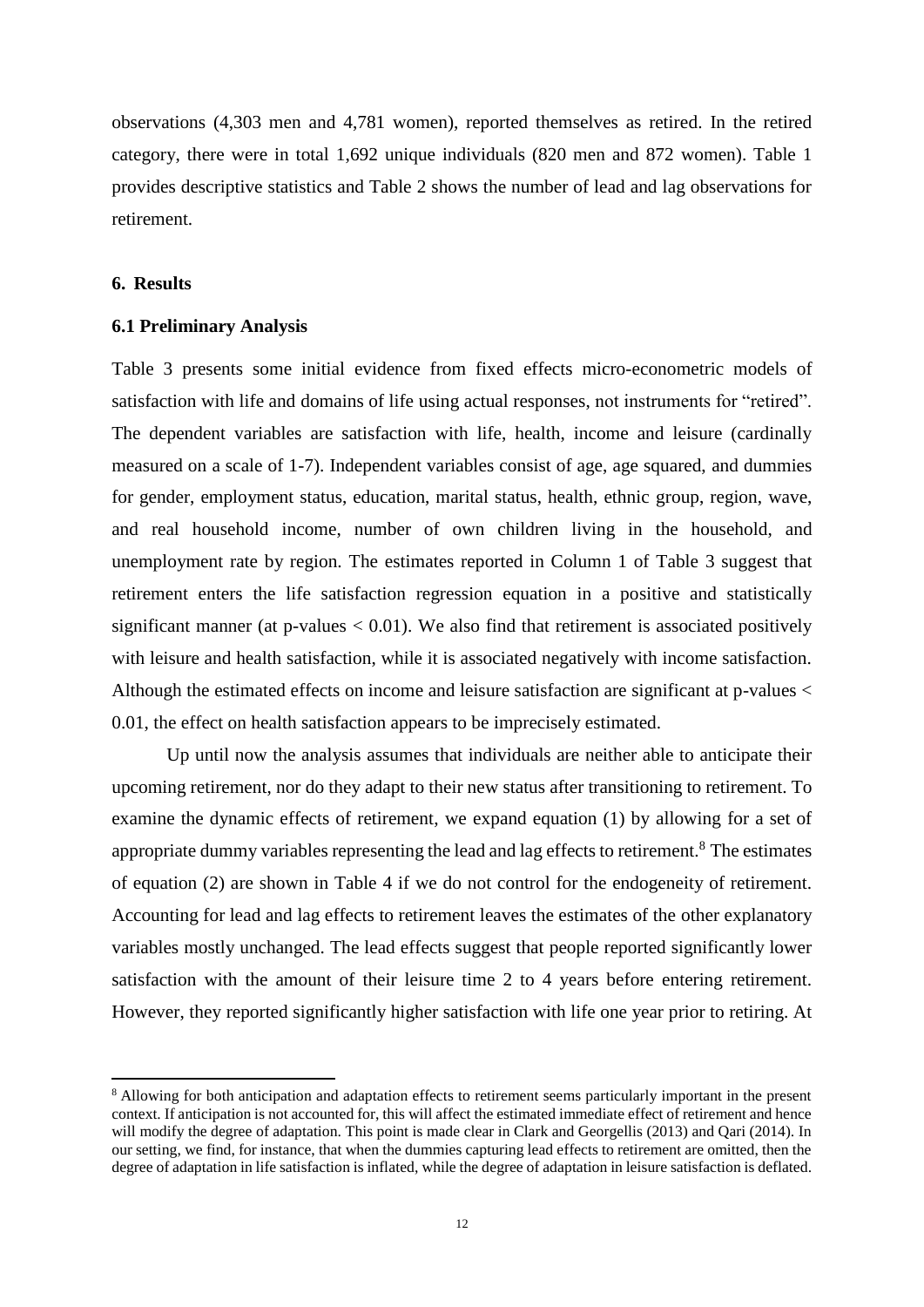that point in time, as shown in column 1 of Table 5, the estimated lead effect is as high as 72% of the effect at the year of retirement, which is also statistically significant at  $p$ -values  $< 0.05$ .

The estimates in Table 4 also show that, once retired, individuals became significantly more satisfied with life and leisure, while becoming less satisfied with their income. For overall life satisfaction the improvement in welfare from retirement seems to be immediate, with no evidence of adaptation – the degrees of adaptation ( $d_1$  to  $d_5$ ) are not significantly different from zero (Table 5).

On the other hand, Table 4 shows that leisure satisfaction, while positive both immediately after retirement and 5 years hence, does diminish – satisfaction is higher while retired, but less so the further into retirement one is. One aspect of this result is that the impact happens smoothly; there is no statistically significant difference in the year-to-year estimates from 0-1, 1-2, 2-3, 3-4 and 4-5 years of retirement, but when we compare 4-5 to 5 years or more, the difference is statistically significant with  $p < 0.05$  (Table 5). Moreover, the lower impact comes after about 3 years of retirement with 17% degree of adaptation which rises to 23% after 4 years and 38% after 5 or more years. This implies that initially people seem to enjoy the increase in the amount of their free time associated with retirement, but after three years the novelty may wear off.

Income satisfaction shows a much different pattern. Column 3 of Table 4 suggests a large (and statistically identical) drop in income satisfaction in the first and second year of retirement. By year three the negative effect has disappeared at conventional significance levels. It appears again at years 4-5 (where the effect is as strong as in the first year of retirement), only to disappear again for those retired 5 or more years. This implies that people who have been retired for 5 years or more seem to have adapted to the initial drop in income satisfaction brought about by retirement by as much as 64% (Table 5).<sup>9</sup>

Table 6 separates the data by gender of the respondent. The estimates suggest that both genders reported lower satisfaction with the amount of their leisure time 3-4 years before retiring, although the estimated coefficient for females is only marginally significant at the 10% level. We also find that males reported significantly higher satisfaction with their income 2-3 years prior to retiring (at p-values  $< 0.05$ ), while females became significantly more satisfied with overall life one year before retiring (at p-values  $< 0.05$ ). Once retired, both males and

**.** 

<sup>9</sup> We thought this pattern might indicate satisfaction stemming from the overall situation in the economy so we estimated our model adding unemployment rate by region. The results are qualitatively equivalent with or without unemployment, indicating that is not a reason for the odd pattern with income satisfaction.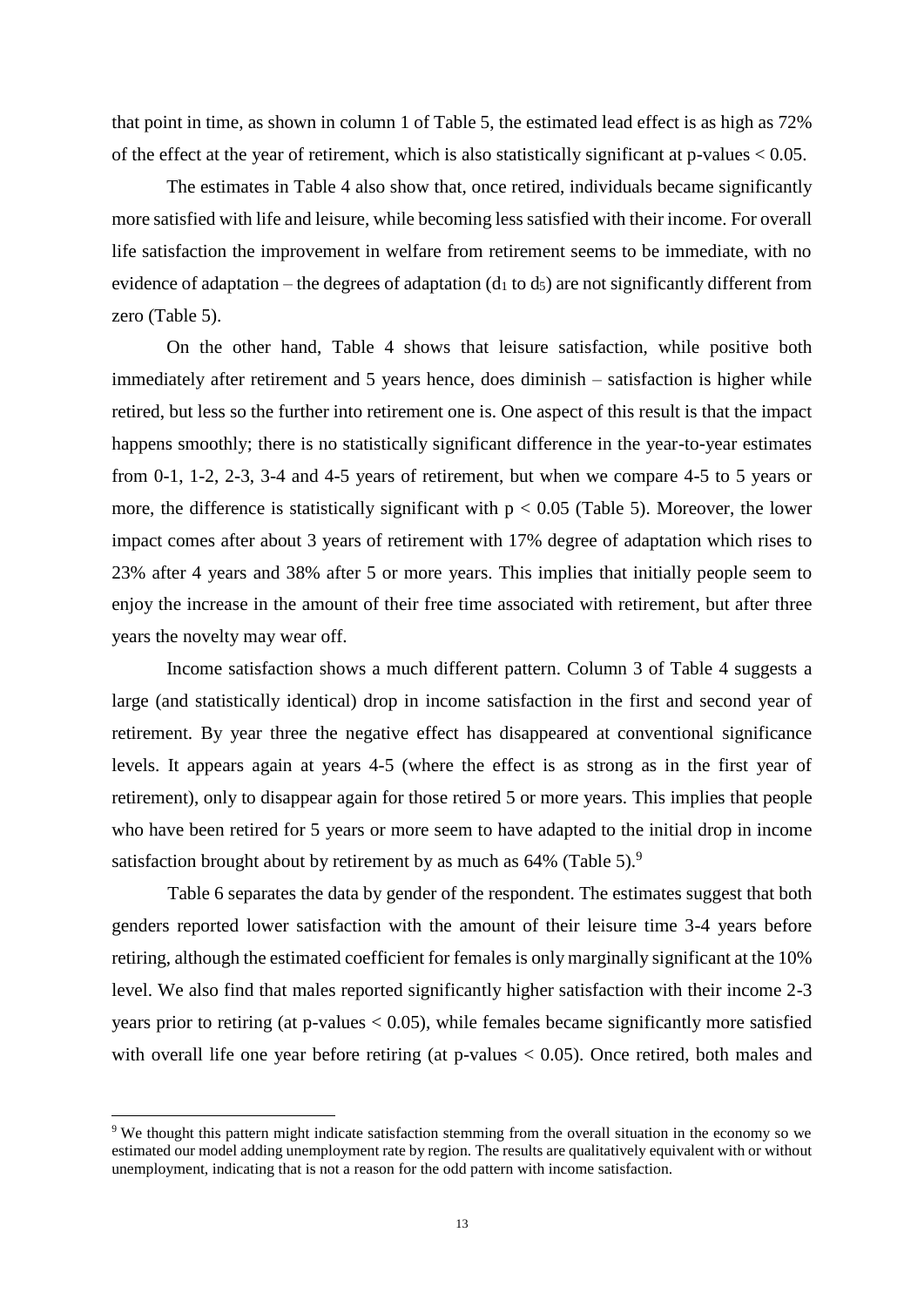females reported higher satisfaction with life and leisure but lower satisfaction with income. There is no evidence that individuals adapted to the initial increase in life satisfaction brought about by retirement (Table 7). However, males but not females appear to have adapted almost completely (approximately 72%) to the initial drop in income satisfaction. In terms of leisure satisfaction, however, we find that females but not males adapted to the initial rise in leisure satisfaction by about 40%. Overall, these findings imply that males and females seem to follow different well-being models of adaptation and anticipation to retirement.

#### **6.2 Results Corrected for Endogeneity**

1

We now account for the possible endogeneity of the lead and lag effects to retirement by using the IV approach outlined above. Correcting for possible endogeneity in Table 8 appears to increase the magnitude and significance of most estimates; for health satisfaction, most estimated lead and lag coefficients are now significant, while satisfaction with income is also higher at the year of retirement.<sup>10</sup> This implies that it is important to account for the possible endogeneity of retirement, in line with earlier studies in this area (e.g. Charles, 2004; Horner, 2014; Zhu and He, 2015; Kesavayuth et al., 2016).

Our IV estimates reported in columns 1-4 of Table 8 suggest that during the 3 years leading to retirement satisfaction with life and domains of life – health and leisure – increases. The estimated lead effects are large: for example, in terms of life, health and leisure satisfaction, the 1-year anticipation coefficients are estimated to be as high as 62%, 156% and 43% of the effect at the year of retirement, respectively (Table 9). These anticipation effects seem to come smoothly as the year-to-year estimates from 0-1, 1-2, 2-3 and 3-4 years before retirement do not differ from each other statistically (again, see Table 9).

The estimates in Table 8 also show that, once retired, individuals reported higher satisfaction with life, while also becoming more satisfied with their health (p-values  $< 0.05$ ), income (p-values  $< 0.01$ ) and leisure (p-values  $< 0.01$ ). Moreover, these well-being boosts do not seem to dissipate quickly. The estimated lag coefficients show that individuals continued to report higher levels of satisfaction with life and domains of life 5 years or more after transitioning to retirement. The only exception is satisfaction with income: here, individuals

<sup>&</sup>lt;sup>10</sup> The first-stage F statistics for the joint significance of the excluded instruments are all above the rule-of-thumb value of 10 suggested by Staiger and Stock (1997), allowing us to reject the null hypothesis of weak IVs. The first-stage F statistics in the retirement regressions for the lead effects of durations 0-1 years, 1-2 years, 2-3 years, and 3-4 years are 21.86, 25.19, 24.28, and 25.32, respectively. And for the lag effects of durations 0-1 years, 1-2 years, 2-3 years, 3-4 years, 4-5 years, and 5 or more years, the corresponding first-stage F statistics are 35.59, 32.16, 30.72, 26.71, 21.88, and 90.09, respectively.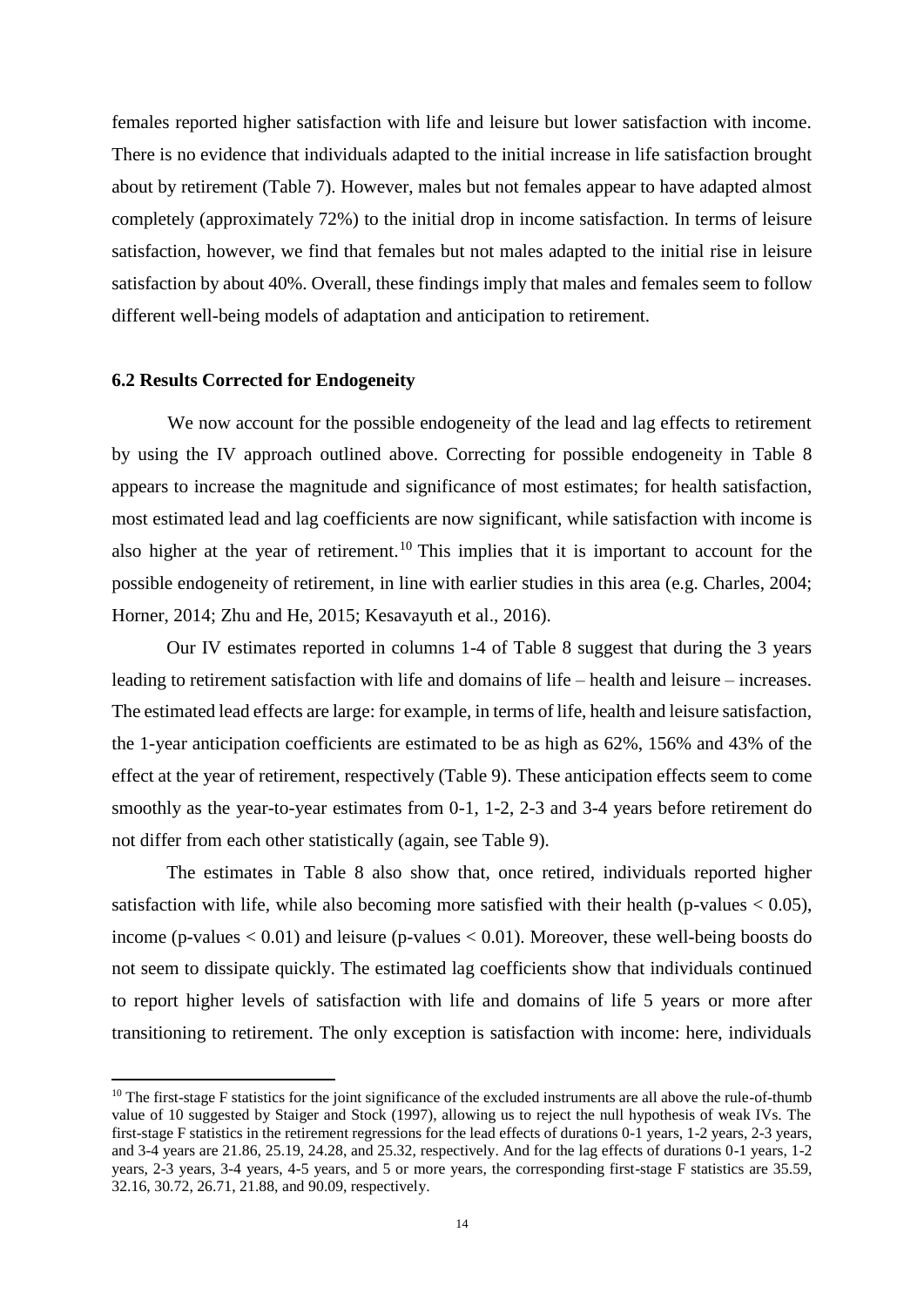appear to have adapted almost completely to the initial increase in satisfaction with income brought about by retirement. In fact, there is not statistical evidence that income satisfaction one year or more after retiring differs from being employed. That would indicate adaptation is complete and swift. If we use 0 instead of the estimate in Table 9,  $d_i=1$  for  $i=[1,5]$ . Using the estimated coefficients, the degree of adaptation is about 72% after 5 years or more into retirement (Table 9).<sup>11</sup>

Overall, the results above indicate significant lead and lag effects to retirement associated with increased satisfaction with life and domains of life – health and leisure. For ease of reading, the graphical representations of these findings are presented in Figure 1. The horizontal line represents no effect of the leads and lags to retirement on satisfaction. The vertical bars around each point correspond to the 95% confidence interval.<sup>12</sup>

Our finding that the positive effects of retirement on satisfaction with life, health and leisure are long-lasting runs counter to the idea of hedonic adaptation; that people's well-being is only temporarily affected by life events and tends to quickly revert back to baseline levels (e.g. Lucas, 2007; Clark et al., 2008; Clark and Georgellis, 2013). The current result is generally consistent with continuity theory and the reduced role-strain hypothesis accompanying retirement (e.g. Kim and Moen, 2001), both of which imply that retirement may not necessarily lead to maladjustment and lower well-being levels. In line with the notion of hedonic adaptation, however, we also find that people adapted almost completely to the initial rise in income satisfaction brought about by retirement.

#### **7. Robustness Checks**

 $\overline{a}$ 

We examine the robustness of our results to issues related to the definition of the reference category for the lead and lag effects to retirement, non-linear effects of age, and the age group of older respondents.

The analysis to this point has assumed that the reference category for both anticipation and adaptation consists of all respondents with 4 years or more of retirement anticipation, including those who remained employed throughout the panel. We check the sensitivity of our

 $11$  The initial increase is income satisfaction is perhaps explained by individuals finding, upon retirement, that the lower income does not present a hardship. This initial increase in satisfaction dissipates as people move to their normal day-to-day budgeting and expenses. What might be most important in these results is the absence of any dissatisfaction, both before and after retirement. The initial increase might also be attributable to the ability to pull some retirement savings out as a lump-sum.

 $12$  When testing to see if these results differ across genders, unlike the previous fixed effects estimates, splitting the sample in our IV context appears to reduce the power of the analysis, which becomes evident in the form of weak instruments. Adding gender interaction terms is not an option as it doubles the number of endogenous variables.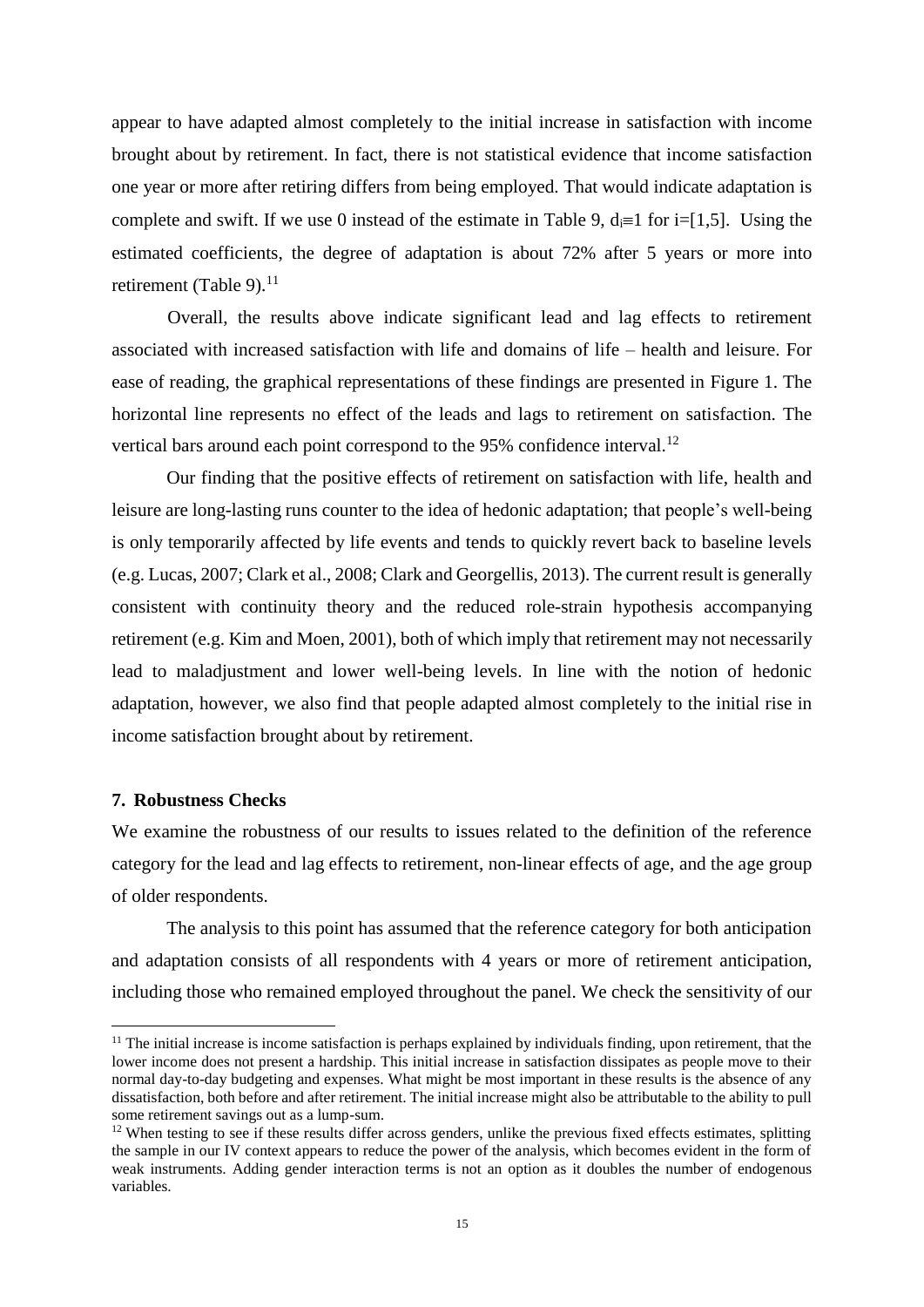results to the definition of the reference category by excluding from the sample respondents who were always employed, thus focusing on those who at some point in time transitioned to retirement. The estimates in Table A1 are very similar to those reported in Table 8. The lead effects continue to be positive and statistically significant at conventional levels with respect to life and domains of life – health and leisure – up to 3 years before entering retirement. Immediately after transitioning to retirement, we continue to find that people reported higher levels of satisfaction across all three domains of life – health, income and leisure – as well as satisfaction with overall life. There is still no evidence that people adapted to the increase in satisfaction with life, health and leisure brought about by retirement, while they adapted completely to the initial increase in income satisfaction.

Age enters our baseline model both through a linear and a quadratic term. A potential concern here is that the lead and lag coefficients might simply be tracing non-linearities in the relationship between retirement and well-being. To address this issue, we re-estimated our model by including additional higher-order terms of age – a cubed and a quartic term. The estimates reported in Table A2 are largely consistent with our previous IV results. The lead effects remain positive and statistically significant at conventional levels for satisfaction with overall life, health and leisure. However, the 1-year lead effect for income satisfaction is now larger in magnitude and highly significant. Once retired, we continue to find that people became significantly more satisfied across domains of life, while also reporting higher satisfaction with overall life. However, there is now only some mild evidence of adaptation in satisfaction with one's income; the lag coefficients of less than 1 year and 5 years or more are statistically different from each other, though at  $p$ -values  $< 0.10$ . There is still no evidence that individuals adapted to the initial increase in satisfaction with life, health and leisure, in line with our previous findings.

To examine further the role of the age variable in our model we carried out an additional robustness check by constraining the upper bound of relevant ages to exclude those older than 80 years of age, hypothesizing that having a relatively shorter time horizon may impart upward or downward bias in how people report their well-being.<sup>13</sup> The estimates, which are reported in Table A3, are qualitatively and quantitatively similar to our previous IV results, thus lending further support for our earlier findings.

**.** 

<sup>&</sup>lt;sup>13</sup> This check on robustness also allows us to test if our results are driven by selection bias, which would arise if dissatisfied people at older age face higher mortality rates (e.g. Koivumaa-Honkanen et al., 2000; Collins et al., 2009).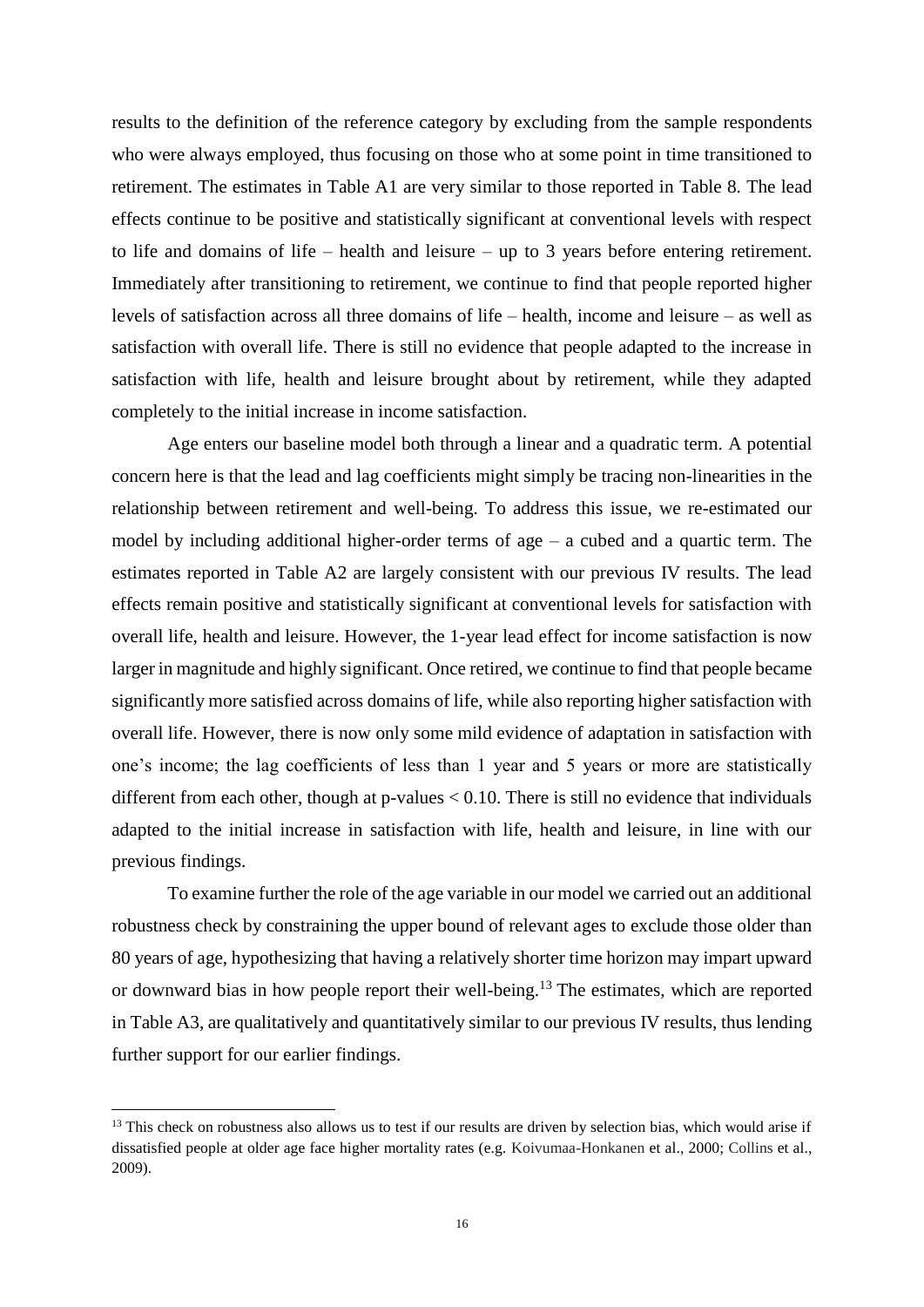#### **8. Conclusion**

In this paper we set out to test whether and to what extent people anticipate their retirement and adapt to it over time. Drawing longitudinal data from the BHPS and the UKHLS, we use an instrumental variable approach that exploits the eligibility ages for state pension as a source of exogenous variation in retirement status.

Retirement is a predictable event. We find that retirement is accompanied by a significant increase in satisfaction with life and domains of life – health and leisure – up to three years before it actually occurs. Our findings suggest that people actively anticipate their retirement and tend to experience higher levels of satisfaction as a result. Immediately after transitioning to retirement, individuals became significantly more satisfied with life overall, while also becoming more satisfied with the health, income and leisure domains. The wellbeing boosts in life, health and leisure did not seem to dissipate over time. This finding is somewhat different from Zhu and He (2015) who found evidence of partial adaptation in terms of satisfaction with life among Australian women. However, Zhu and He (2015) did not allow for anticipation to retirement as we do in this paper. Our results further suggest that individuals adapted almost completely to the initial rise in income satisfaction brought about by retirement.

Overall, there is evidence of significant well-being effects in the years leading to and following retirement, suggesting two key implications, the first empirical, the second for policy. First, regressions relying solely on the retirement impact at the year of its occurrence are bound to miss out much of the anticipation and adjustment to retirement and, hence, may grossly underestimate the actual retirement impact on well-being. Put differently, the causal relationship between retirement and well-being may be better understood as a three-stage process occurring before, during and after retirement.

From a policy perspective, the finding that retirement increases satisfaction with life and domains of life – health, income and leisure – with no evidence of adaptation in health and leisure implies that raising the official retirement ages is likely to be accompanied by substantial psychological costs, at least in the UK. This idea is consistent with Zhu and He (2015) for a sample of Australian women and seems to suggest that any attempt to alleviate the current financial burden of pension systems is likely to have important consequences for people's well-being. Given there is but one prior study on the dynamic effects of retirement on well-being (Zhu and He, 2015), new research is certainly welcome to further our understanding. Future research might be to consider the role of heterogeneity regarding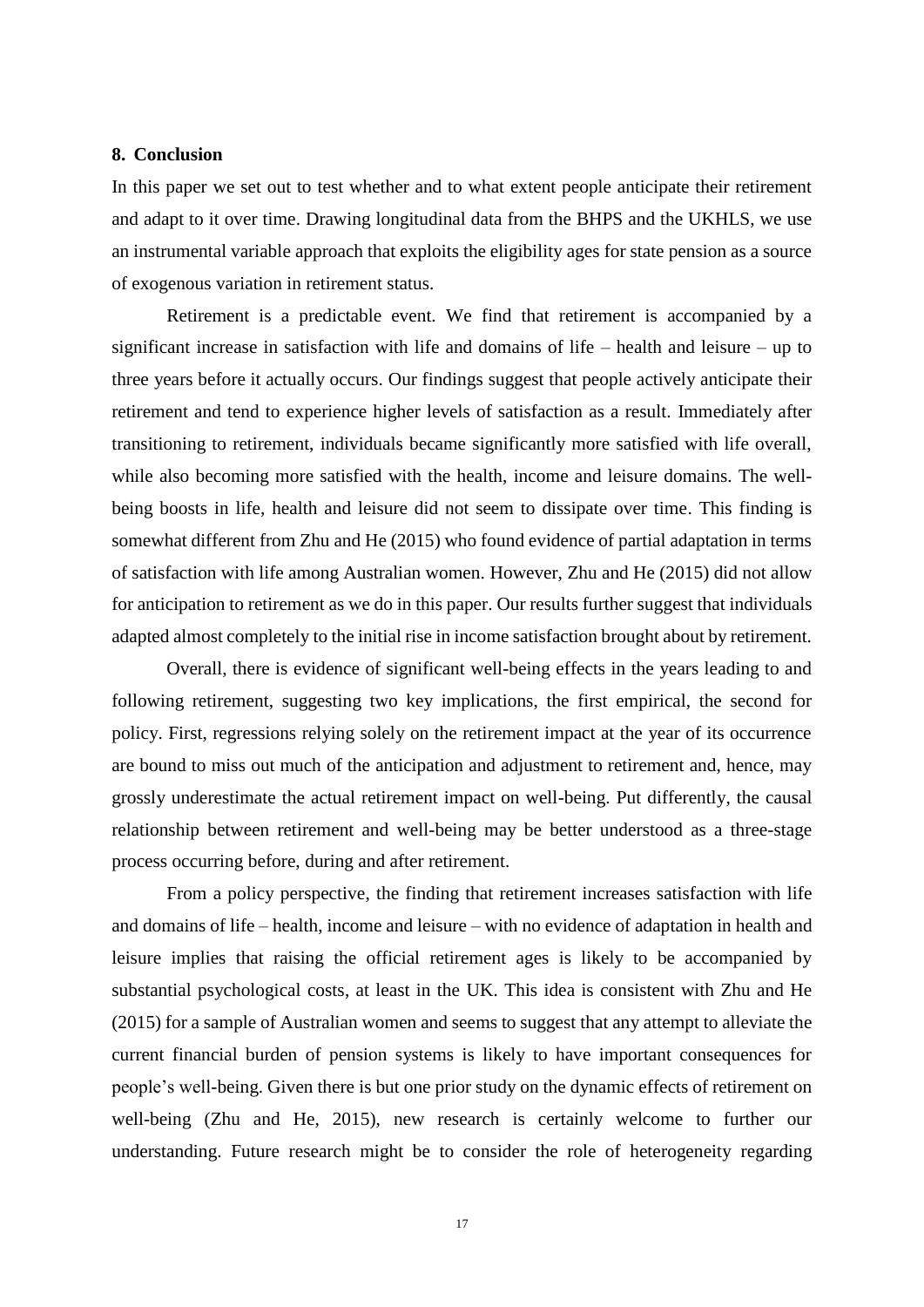anticipation and adjustment to retirement, looking at possible differences in the well-being profiles across groups of individuals.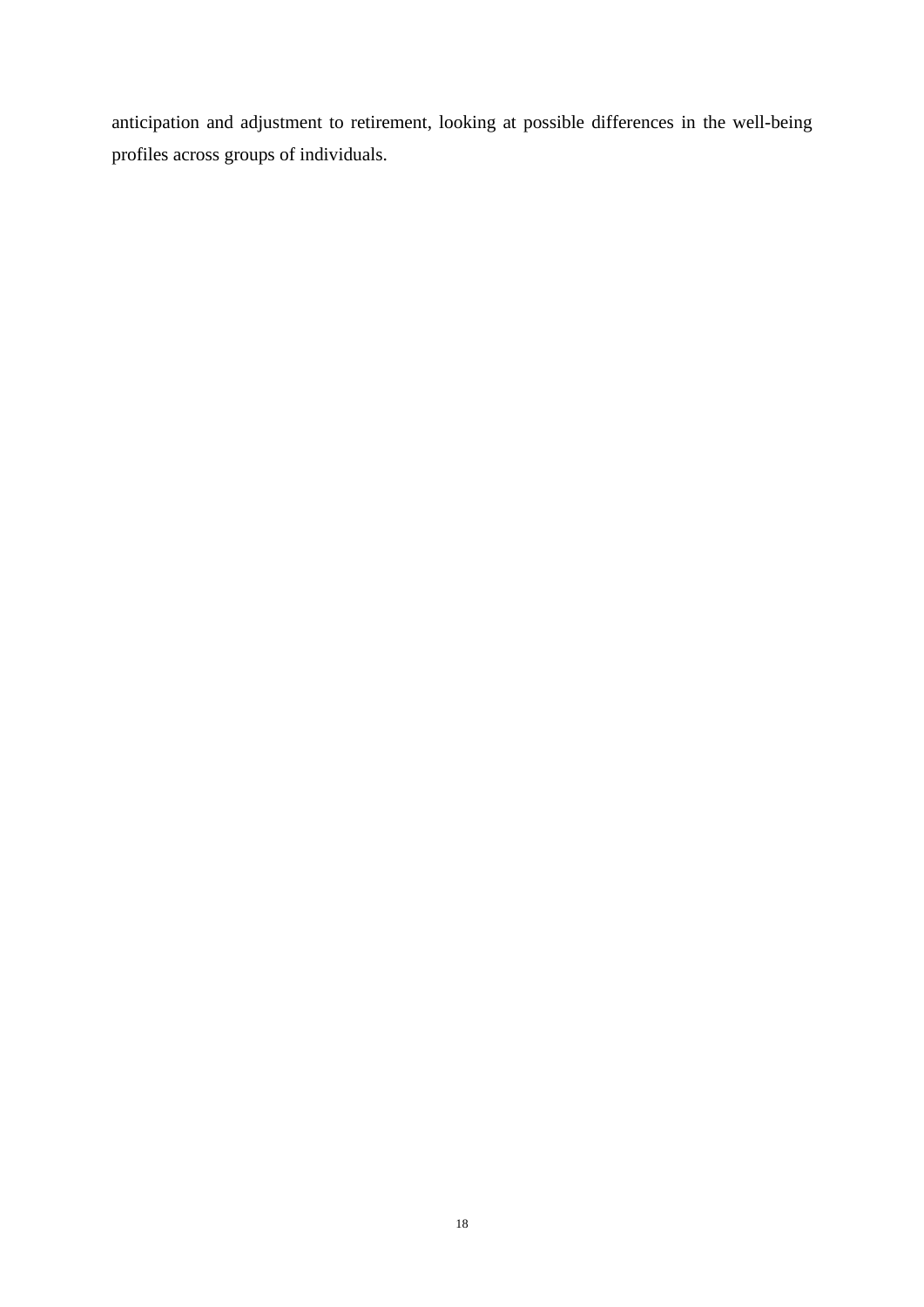# **References**

Atchley, R. C. (1976) "The Sociology of Retirement", Halsted Press, New York.

Atchley, R. C. (1982) "Retirement as a social institution", *Annual Review of Sociology*, 8, 263- 287.

Bonsang, E., and Klein, T. J. (2012) "Retirement and subjective well-being", *Journal of Economic Behavior and Organization*, 83(3), 311-329.

Charles, K. (2004) "Is retirement depressing? Labor force inactivity and psychological wellbeing in later life", *Research in Labor Economics*, 23, 269-299.

Clark, A. E., Diener, E., Georgellis, Y., and Lucas, R. E. (2008) "Lags and leads in life satisfaction: a test of the baseline hypothesis", *The Economic Journal*, 118(529), F222-F243.

Clark, A. E. and Georgellis, Y. (2013) "Back to baseline in Britain: Adaptation in the British household panel survey" *Economica*, 80(319), 496-512.

Coe, N.B. and Zamarro, G. (2011) "Retirement effects on health in Europe", *Journal of Health Economics*, 30(1), 77-86.

Collins, A. L., Glei, D. A., and Goldman, N. (2009) "The role of life satisfaction and depressive symptoms in all-cause mortality", *Psychology and Aging*, 24(3), 696-702.

Ferrer-i-Carbonell, A. and Frijters, P. (2004) "How important is methodology for the estimates of the determinants of happiness?", *The Economic Journal*, 114, 641-659.

Ferrer-i-Carbonell, A. and Van Praag, B. (2008) "Do people adapt to changing circumstances? The discussion is not finished yet", *ICREA and Institut d'Anàlisi Econòmica (IAE-CSIC)*, working paper.

Frijters, P., Johnston, D. W., and Shields, M. A. (2011) "Life Satisfaction Dynamics with Quarterly Life Event Data", *The Scandinavian Journal of Economics*, 113(1), 190-211.

HM Treasury (2014) "Freedom and Choice in Pensions", the Controller of Her Majesty's Stationery Office, London.

Horner, E. M. (2014) "Subjective Well-Being and Retirement: Analysis and Policy Recommendations", *Journal of Happiness Studies*, 15(1), 125-144.

Johnston, D. W., and Lee, W. S. (2009), "Retiring to the good life? The short-term effects of retirement on health", *Economics Letters*, 103(1), 8-11.

Kesavayuth, D., Rosenman, R. E. and Zikos, V. (2016) "Retirement, Personality, and Well-Being", *Economic Inquiry*, 54(2), 733–750.

Kim, J. E. and Moen, P. (2001) "Is retirement good or bad for subjective well-being?", *Current Directions in Psychological Science*, 10(3), 83-86.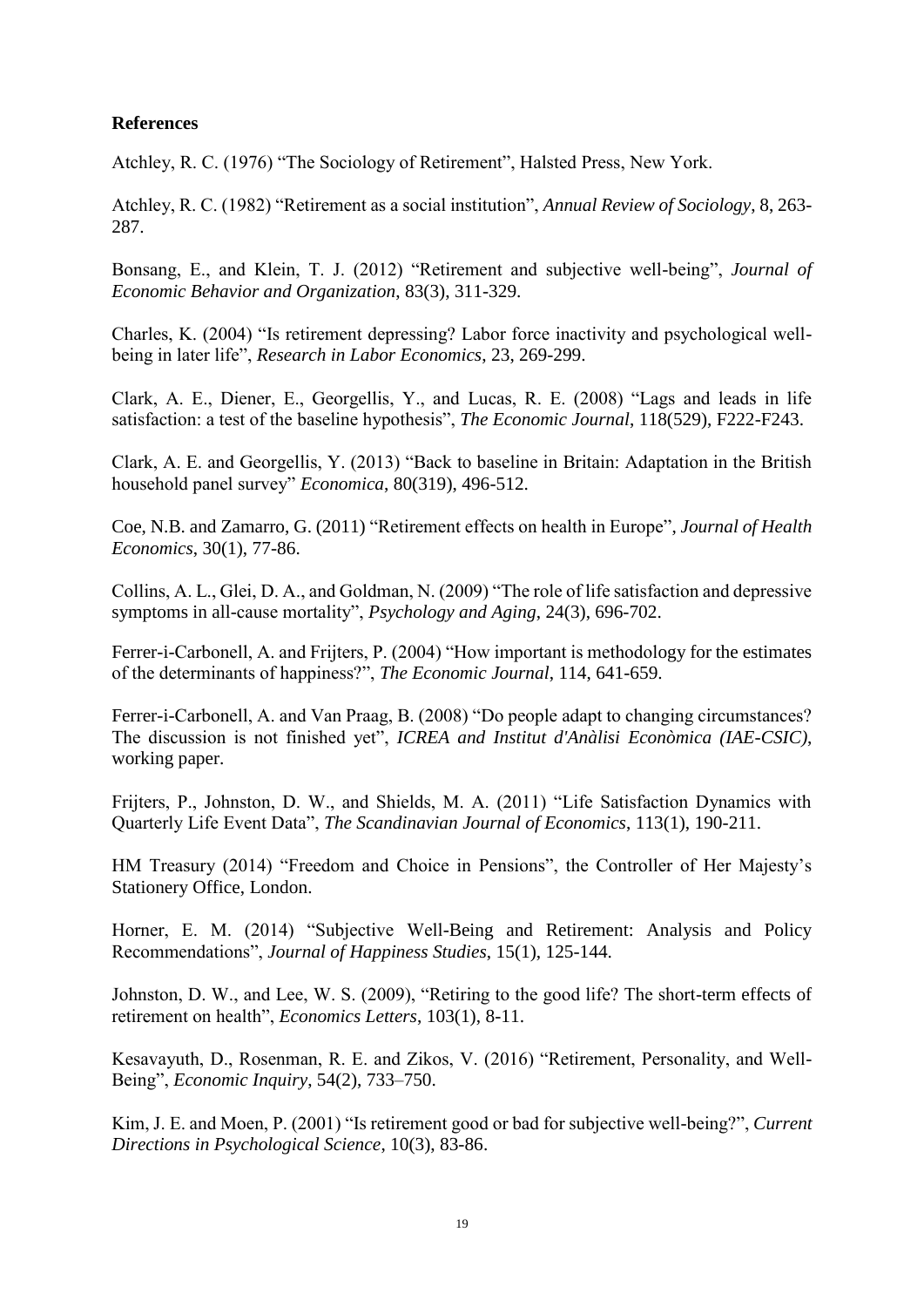Koivumaa-Honkanen, H., Honkanen, R., Viinamäki, H., Heikkilä, K., Kaprio, J., and Koskenvuo, M. (2000) "Self-reported life satisfaction and 20-year mortality in healthy Finnish adults", *American Journal of Epidemiology*, 152(10), 983-991.

Latif, E. (2011) "The impact of retirement on psychological well-being in Canada", *The Journal of Socio-Economics*, 40(4), 373-380.

Lucas, R. E. (2007) "Adaptation and the set-point model of subjective well-being does happiness change after major life events?" *Current Directions in Psychological Science*, 16(2), 75-79.

Mazzonna, F. and Peracchi, F. (2014) "Unhealthy Retirement?", EIEF Working Paper 14/09.

Neuman, K. (2008) "Quit your job and get healthier? The effect of retirement on health", *Journal of Labor Research*, 20(2), 177-201.

Oswald, A.J. and Powdthavee, N. (2008) "Does happiness adapt? A longitudinal study of disability with implications for economists and judges", *Journal of Public Economics*, 92(5), 1061-1077.

Powdthavee, N. (2012) "Jobless, friendless and broke: what happens to different areas of life before and after unemployment?", *Economica*, 79(315), 557-575.

Powdthavee, N. (2014) "What childhood characteristics predict psychological resilience to economic shocks in adulthood?", *Journal of Economic Psychology*, 45, 84-101.

Rohwedder, S. and Willis, R.J. (2010) "Mental retirement", *Journal of Economic Perspectives*, 24(1), 119-138.

Staiger, D. O., and Stock, J. H. (1994) "Instrumental variables regression with weak instruments", *Econometrica*, 65(3), 557-586.

Wang, M. and Hesketh, B. (2012) "Achieving well-being in retirement: Recommendations from 20 years of research" *SIOP White Paper Series*, 1(1), 11-22.

Zhu, R. and He, X. (2015) "How does women's life satisfaction respond to retirement? A twostage analysis", *Economics Letters*, 137, 118-122.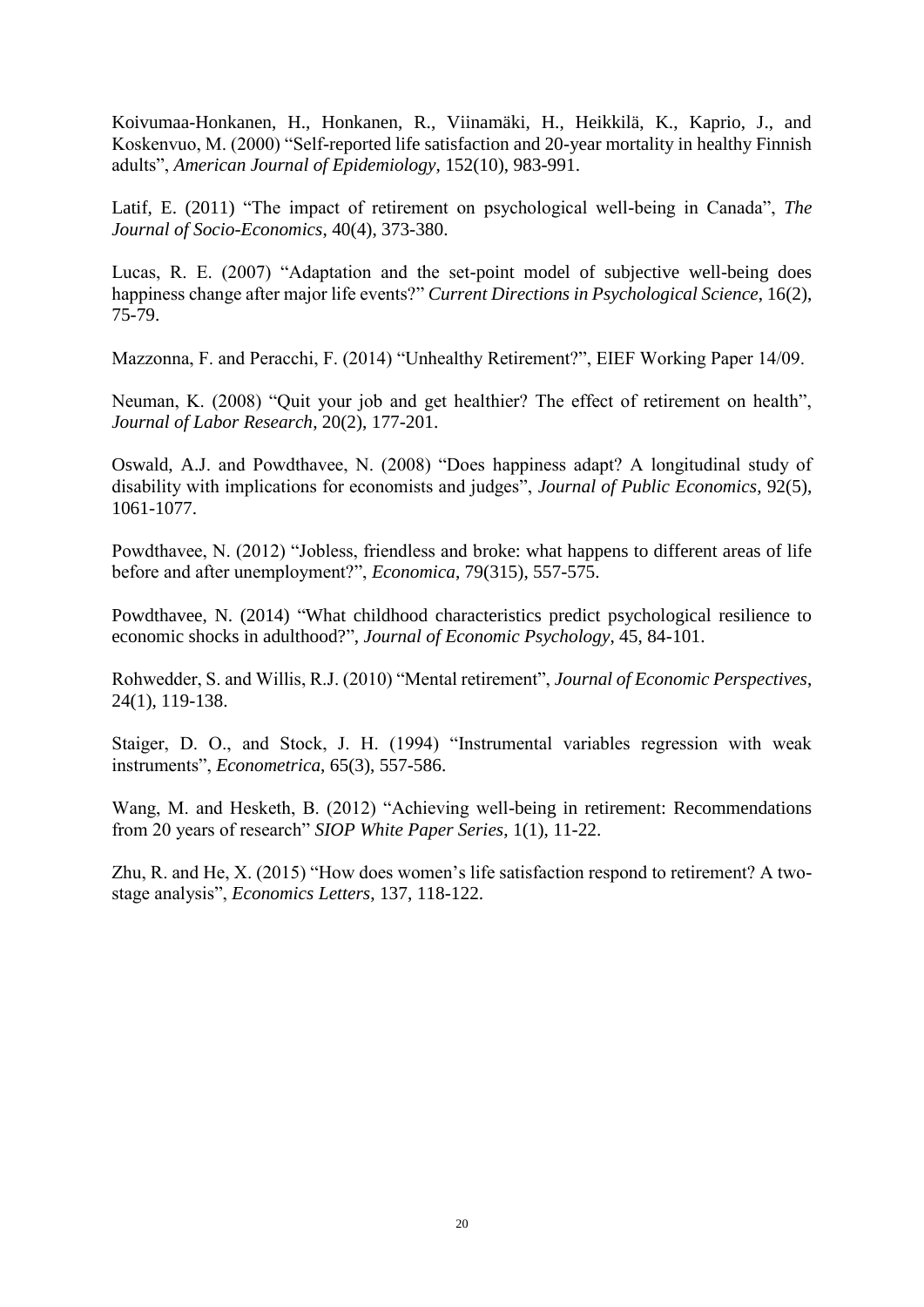# Table 1: Summary statistics

| Variable                                          | Obs.  | Mean    | Std. Dev. | Min      | Max    |
|---------------------------------------------------|-------|---------|-----------|----------|--------|
|                                                   |       |         |           |          |        |
| Male                                              | 33451 | 0.5139  | 0.4998    | $\Omega$ | 1      |
| Retired                                           | 33451 | 0.2716  | 0.4448    | $\Omega$ | 1      |
| Working                                           | 33451 | 0.6802  | 0.4664    | 0        | 1      |
| Unemployed                                        | 33451 | 0.0116  | 0.1069    | $\Omega$ | 1      |
| Family care giver                                 | 33451 | 0.0143  | 0.1187    | $\Omega$ | 1      |
| Disabled                                          | 33451 | 0.0174  | 0.1308    | $\Omega$ | 1      |
| Having at least A-level qualification             | 33451 | 0.1433  | 0.3504    | $\Omega$ | 1      |
| Age                                               | 33451 | 59.0413 | 7.5988    | 45       | 93     |
| Single                                            | 33451 | 0.0465  | 0.2105    | $\Omega$ | 1      |
| Divorced                                          | 33451 | 0.0825  | 0.2751    | $\Omega$ | 1      |
| Widowed                                           | 33451 | 0.0576  | 0.2331    | $\Omega$ | 1      |
| Healthy                                           | 33451 | 0.3737  | 0.4838    | $\Omega$ | 1      |
| White ethnic group                                | 33451 | 0.9630  | 0.1889    | $\Omega$ | 1      |
| Real Household Income (2010 as base year, in 1000 |       |         |           |          |        |
| Pound Sterling)                                   | 33451 | 38.5649 | 29.0363   | $\Omega$ | 663.66 |
| Number of own children living in the household    | 33451 | 0.1039  | 0.4113    | $\Omega$ | 5      |
| Regional unemployment rate                        | 33451 | 9.4021  | 1.6477    | 5.3      | 14.3   |
| Overall life satisfaction                         | 33451 | 5.3777  | 1.2378    | 1        | 7      |
| Health satisfaction                               | 33451 | 4.9584  | 1.5347    | 1        | 7      |
| Income satisfaction                               | 33451 | 4.7316  | 1.5514    | 1        | 7      |
| Leisure time satisfaction                         | 33451 | 5.0415  | 1.6106    | 1        | 7      |

# Table 2: Number of lead and lag observations for retirement

|         | Anticipate<br>3-4 years | Anticipate<br>2-3 years | Anticipate<br>1-2 years | Anticipate<br>l year | Adapt<br>less than<br>1 year | Adapt<br>$1-2$<br>years | Adapt<br>$2 - 3$<br>years | Adapt<br>$3 - 4$<br>years | Adapt<br>$4 - 5$<br>years | Adapt 5<br>years or<br>more |
|---------|-------------------------|-------------------------|-------------------------|----------------------|------------------------------|-------------------------|---------------------------|---------------------------|---------------------------|-----------------------------|
|         | $(\theta_4)$            | $(\theta_{-3})$         | $(\theta_{-2})$         | $(\theta_{-1})$      | $(\theta_0)$                 | $(\theta_{+1})$         | $(\theta_{+2})$           | $(\theta_{+3})$           | $(\theta_{+4})$           | $(\theta_{+5})$             |
| Males   | 468                     | 530                     | 561                     | 563                  | 716                          | 504                     | 445                       | 381                       | 341                       | 1,916                       |
| Females | 490                     | 554                     | 582                     | 584                  | 753                          | 533                     | 500                       | 415                       | 361                       | 2,219                       |
| Total   | 958                     | 1.084                   | 1.143                   | 1,147                | 1,469                        | 1,037                   | 945                       | 796                       | 702                       | 4,135                       |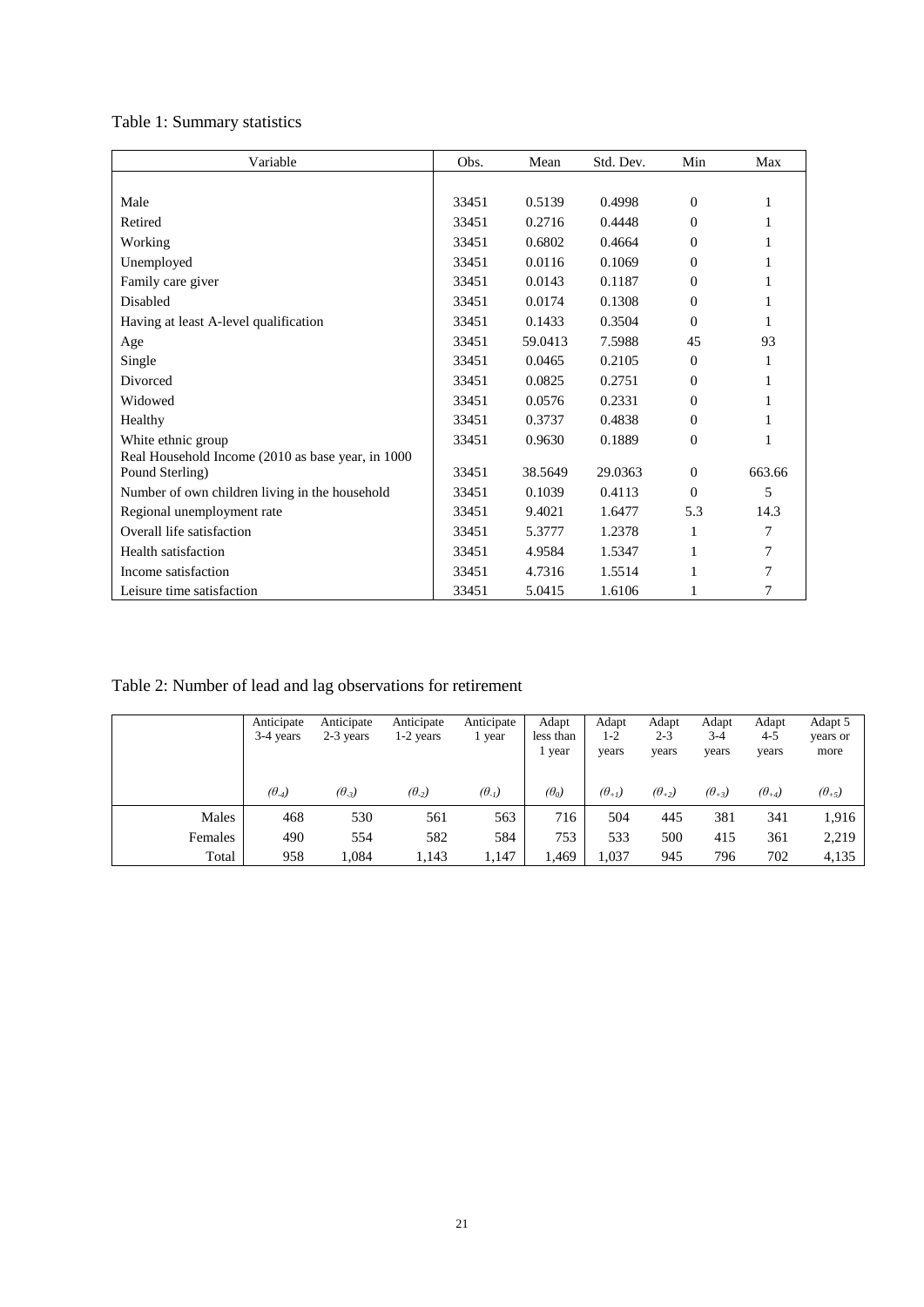|                                                |              |             | <b>Full Sample</b> |               |
|------------------------------------------------|--------------|-------------|--------------------|---------------|
|                                                | (1)          | (2)         | (3)                | (4)           |
|                                                | Overall      | Health      | Income             | Leisure       |
| Retired                                        | $0.0855***$  | 0.00536     | $-0.175***$        | $0.821***$    |
|                                                | (0.0260)     | (0.0298)    | (0.0316)           | (0.0375)      |
|                                                |              |             |                    |               |
| Age                                            | $-0.00277$   | 0.0332      | 0.00609            | $0.0826**$    |
|                                                | (0.0319)     | (0.0351)    | (0.0366)           | (0.0403)      |
| Age squared / 100                              | $-0.0523***$ | $-0.0431**$ | 0.00189            | $-0.148***$   |
|                                                | (0.0164)     | (0.0189)    | (0.0198)           | (0.0220)      |
| Unemployed                                     | $-0.245***$  | $-0.0576$   | $-0.901***$        | $0.469***$    |
|                                                | (0.0691)     | (0.0752)    | (0.0863)           | (0.0919)      |
| Family care giver                              | $-0.0209$    | $-0.126*$   | $-0.216***$        | $0.487***$    |
|                                                | (0.0607)     | (0.0713)    | (0.0768)           | (0.0885)      |
| Disabled                                       | $-0.500***$  | $-0.916***$ | $-0.671***$        | $0.522***$    |
|                                                | (0.0784)     | (0.0822)    | (0.0854)           | (0.102)       |
| Healthy                                        | $0.159***$   | $0.442***$  | $0.0833***$        | $0.126***$    |
|                                                | (0.0184)     | (0.0220)    | (0.0214)           | (0.0238)      |
| Real Household Income                          | $-0.000148$  | $-0.000478$ | $0.00352***$       | $-0.00226***$ |
| (2010 as base year, in 1000 Pound Sterling)    | (0.000351)   | (0.000374)  | (0.000454)         | (0.000444)    |
| White ethnic group                             | $-0.0784$    | $-0.0678$   | $-0.0923$          | 0.0145        |
|                                                | (0.0633)     | (0.0707)    | (0.0884)           | (0.0795)      |
| Single                                         | $-0.0960$    | $-0.0691$   | $-0.0126$          | 0.0648        |
|                                                | (0.197)      | (0.173)     | (0.190)            | (0.231)       |
| Divorced                                       | $-0.212***$  | $-0.138**$  | $-0.186***$        | 0.0717        |
|                                                | (0.0705)     | (0.0704)    | (0.0722)           | (0.0812)      |
| Widowed                                        | $-0.351***$  | $-0.190***$ | $-0.0757$          | 0.0283        |
|                                                | (0.0719)     | (0.0733)    | (0.0804)           | (0.0937)      |
|                                                |              |             |                    |               |
| Having at least A-level qualification          | $0.183*$     | $-0.0361$   | 0.210              | $-0.0762$     |
|                                                | (0.101)      | (0.125)     | (0.141)            | (0.146)       |
| Number of own children living in the household | 0.00236      | 0.0000278   | $-0.0820**$        | $-0.122***$   |
|                                                | (0.0312)     | (0.0346)    | (0.0373)           | (0.0349)      |
| Unemployment rate by region                    | 0.0299*      | 0.0181      | $0.0373*$          | $-0.0371*$    |
|                                                | (0.0167)     | (0.0203)    | (0.0216)           | (0.0220)      |

Table 3: Fixed effect estimates of retirement on satisfaction with life and different domains of life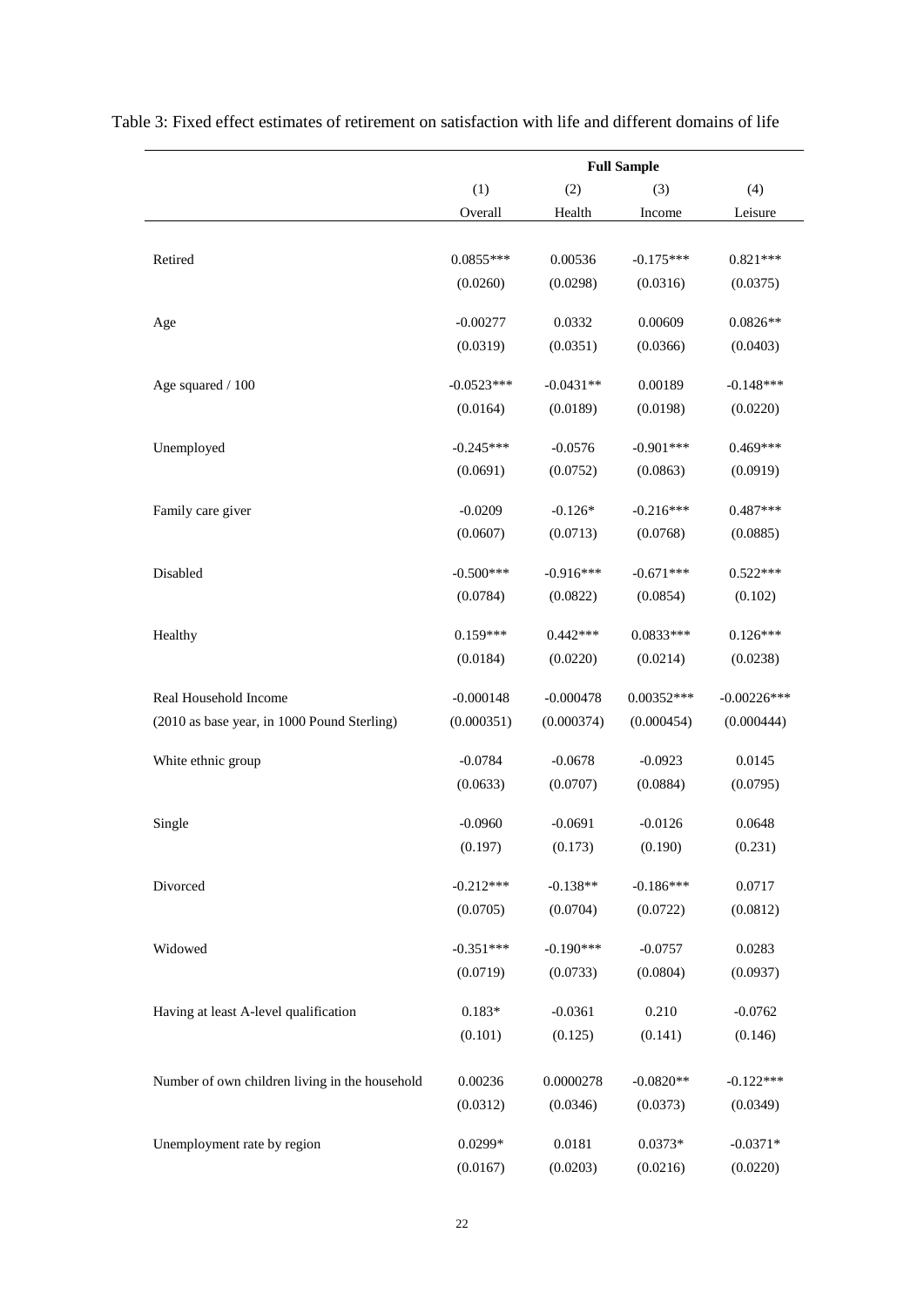| Location dummies    | yes        | yes        | yes        | yes        |
|---------------------|------------|------------|------------|------------|
| Time dummies        | yes        | yes        | yes        | yes        |
| Constant            | $6.558***$ | $4.503***$ | $4.090***$ | $4.577***$ |
|                     | (1.444)    | (1.523)    | (1.573)    | (1.726)    |
| <b>Observations</b> | 33451      | 33451      | 33451      | 33451      |

Note: \*\*\*<1%; \*\*<5%; \*<10%. Robust standard errors are in parentheses.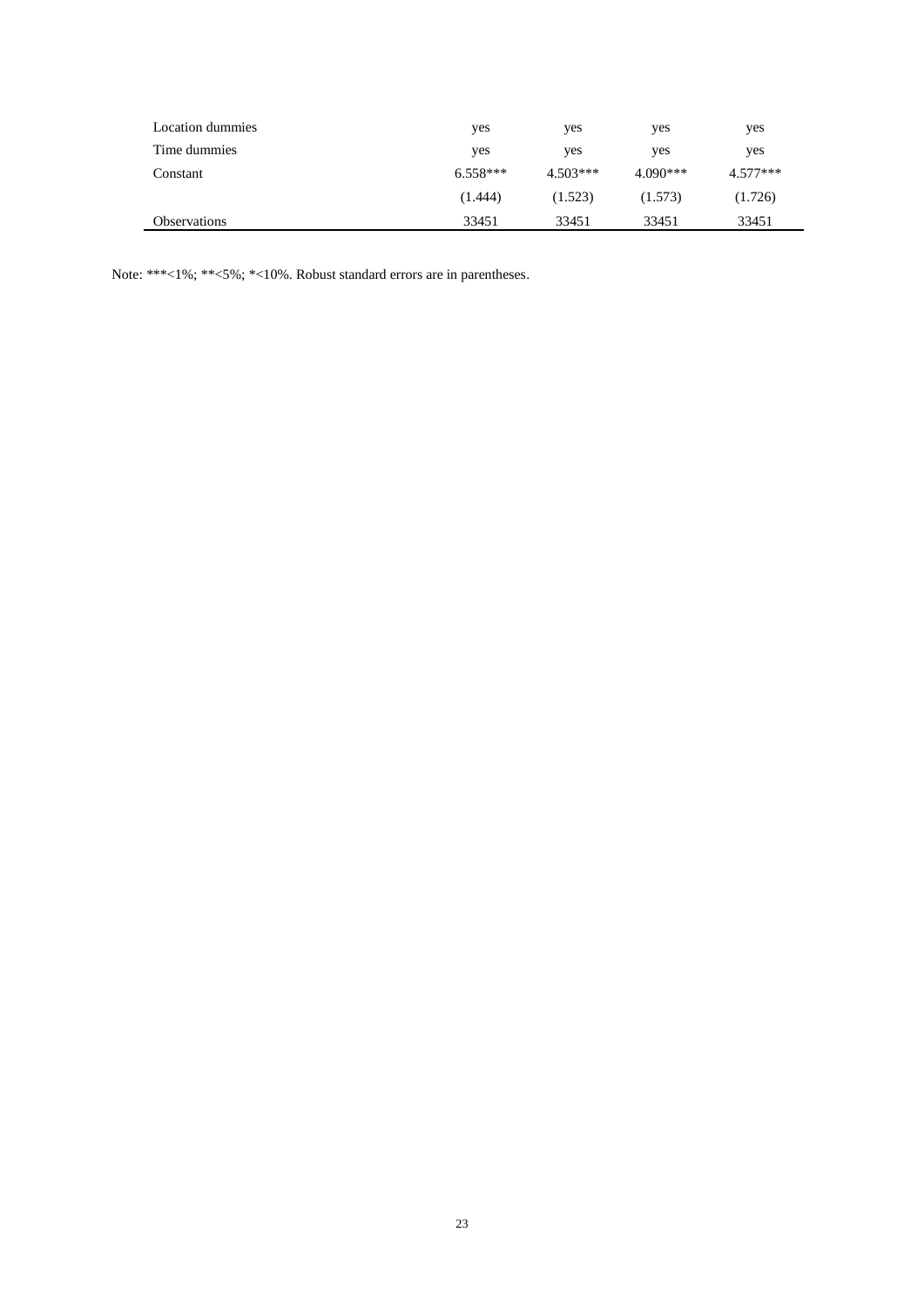|                        | (1)             | (2)        | (3)         | (4)         |
|------------------------|-----------------|------------|-------------|-------------|
|                        | Overall         | Health     | Income      | Leisure     |
|                        |                 |            |             |             |
| Anticipate 3-4 years   | 0.00123         | $-0.0303$  | 0.0617      | $-0.134***$ |
|                        | (0.0297)        | (0.0379)   | (0.0385)    | (0.0422)    |
|                        |                 |            |             |             |
| Anticipate 2-3 years   | $-0.00838$      | 0.0384     | $0.0652*$   | $-0.0983**$ |
|                        | (0.0313)        | (0.0379)   | (0.0380)    | (0.0420)    |
|                        |                 |            |             |             |
| Anticipate 1-2 years   | 0.00963         | $-0.0429$  | $-0.00711$  | $-0.0199$   |
|                        | (0.0344)        | (0.0415)   | (0.0417)    | (0.0465)    |
|                        |                 |            |             |             |
| Anticipate 1 year      | $0.0828**$      | $-0.0329$  | 0.0553      | 0.0651      |
|                        | (0.0359)        | (0.0441)   | (0.0432)    | (0.0474)    |
|                        |                 |            |             |             |
| Adapt less than 1 year | $0.115***$      | $-0.0649$  | $-0.212***$ | 0.883***    |
|                        | (0.0365)        | (0.0416)   | (0.0428)    | (0.0485)    |
|                        |                 |            |             |             |
| Adapt 1-2 years        | $0.105**$       | $-0.00209$ | $-0.158***$ | $0.876***$  |
|                        | (0.0419)        | (0.0492)   | (0.0495)    | (0.0542)    |
| Adapt 2-3 years        | $0.122***$      | 0.0339     | $-0.0499$   | $0.816***$  |
|                        | (0.0430)        | (0.0529)   | (0.0523)    | (0.0572)    |
|                        |                 |            |             |             |
| Adapt 3-4 years        | $0.0983**$      | $-0.00407$ | $-0.107*$   | $0.730***$  |
|                        | (0.0490)        | (0.0564)   | (0.0571)    | (0.0624)    |
|                        |                 |            |             |             |
| Adapt 4-5 years        | 0.0483          | 0.0364     | $-0.201***$ | $0.682***$  |
|                        | (0.0514)        | (0.0615)   | (0.0626)    | (0.0694)    |
|                        |                 |            |             |             |
| Adapt 5 years or more  | $0.0788^{\ast}$ | 0.0830     | $-0.0753$   | 0.548***    |
|                        | (0.0466)        | (0.0552)   | (0.0582)    | (0.0628)    |
|                        |                 |            |             |             |
| Constant               | $6.790***$      | 3.862**    | $3.677**$   | $6.330***$  |
|                        | (1.456)         | (1.544)    | (1.588)     | (1.754)     |
| Observations           | 33451           | 33451      | 33451       | 33451       |

Table 4: Fixed effect estimates of retirement anticipation and adaptation

Note: \*\*\*<1%; \*\*<5%; \*<10%. Robust standard errors are in parentheses. The controls are age; age squared/100; real household income; number of own children living in the household; unemployment rate by region; and dummies indicating: gender, job status (whether the individual is unemployed, family care giver or disabled), educational attainment, health condition, ethnic group, marital status, locations and time.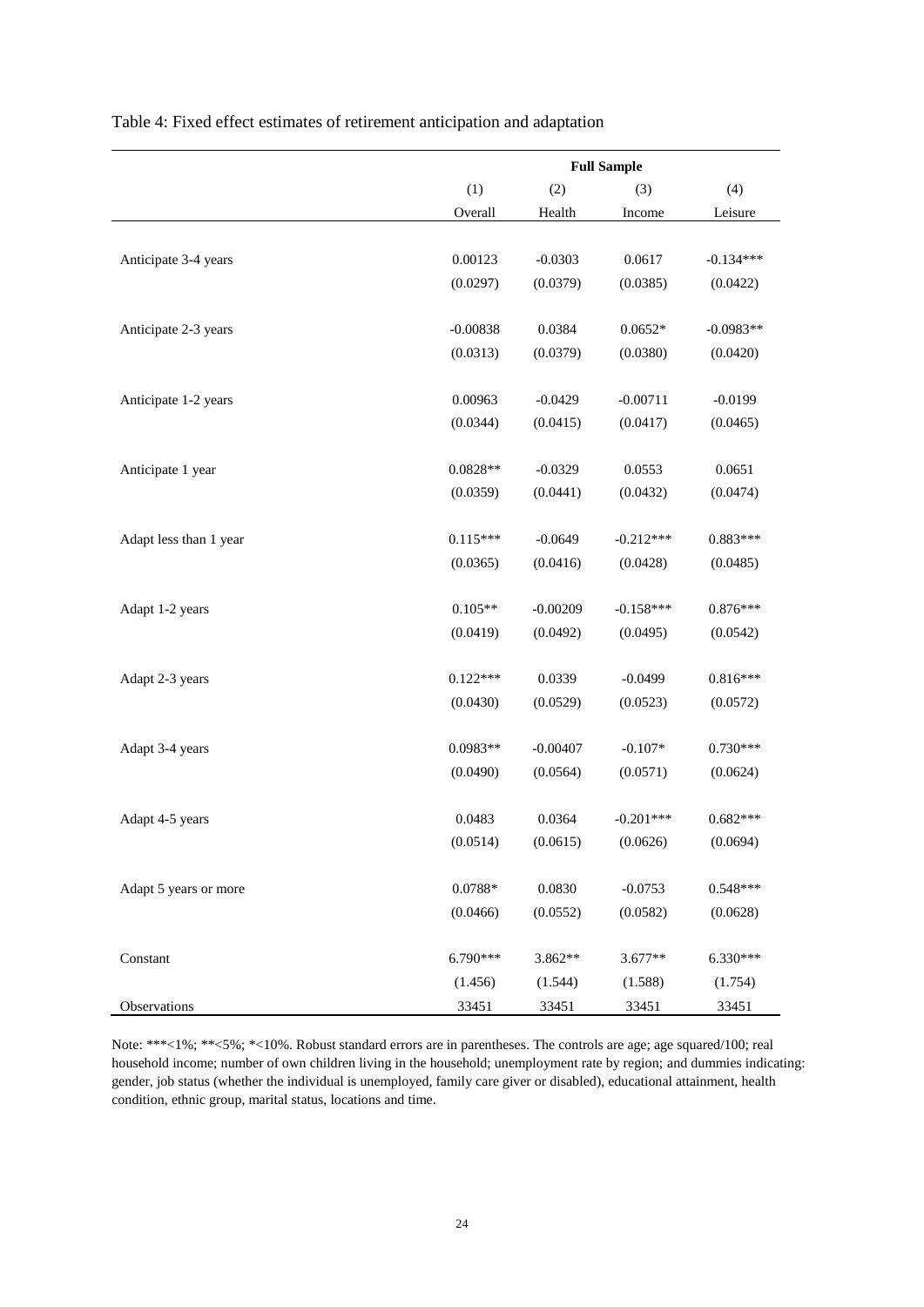| Full Sample                                                  | Overall     | Health |             |        | Income      |         | Leisure     |        |
|--------------------------------------------------------------|-------------|--------|-------------|--------|-------------|---------|-------------|--------|
|                                                              | coefficient | S.E.   | coefficient | S.E.   | coefficient | S.E.    | coefficient | S.E.   |
| <b>Anticipation and Adaptation</b><br><b>Rate and Degree</b> |             |        |             |        |             |         |             |        |
| $r-4$                                                        | 0.0107      | 0.2580 | 0.4663      | 0.5880 | $-0.2911$   | 0.2063  | $-0.152***$ | 0.0508 |
| $r_{-3}$                                                     | $-0.0731$   | 0.2825 | $-0.5919$   | 0.7918 | $-0.3074$   | 0.2118  | $-0.1113**$ | 0.0501 |
| $r_{-2}$                                                     | 0.0840      | 0.2911 | 0.6604      | 0.6149 | 0.0335      | 0.1939  | $-0.0225$   | 0.0531 |
| $r-1$                                                        | $0.7222**$  | 0.2886 | 0.5070      | 0.6024 | $-0.2607$   | 0.2344  | 0.0737      | 0.0519 |
| d <sub>1</sub>                                               | 0.0815      | 0.3356 | 0.9678      | 0.7481 | 0.2554      | 0.1966  | 0.0079      | 0.0524 |
| d <sub>2</sub>                                               | $-0.0647$   | 0.3686 | 1.5230      | 1.0052 | $0.7646***$ | 0.2245  | 0.0758      | 0.0534 |
| $d_3$                                                        | 0.1427      | 0.3914 | 0.9372      | 0.8536 | $0.4966**$  | 0.2388  | 0.1739***   | 0.0599 |
| $d_4$                                                        | 0.5787      | 0.4131 | 1.5616      | 1.1385 | 0.0538      | 0.2676  | $0.2280***$ | 0.0686 |
| d <sub>5</sub>                                               | 0.3129      | 0.3583 | 2.2790      | 1.4310 | $0.6448***$ | 0.2444  | 0.3797***   | 0.0595 |
| Comparison of the<br>coefficients                            |             |        |             |        |             |         |             |        |
| Anti 3to4 - Anti 2to3                                        | 0.0096      | 0.0346 | $-0.0687$   | 0.0431 | $-0.0035$   | 0.04150 | $-0.03607$  | 0.0454 |
| Anti 2to3 - Anti 1to2                                        | $-0.0180$   | 0.0372 | $0.0813*$   | 0.0451 | $0.0723*$   | 0.04034 | $-0.0784*$  | 0.0459 |
| Anti 1to2 - Anti 0to1                                        | $-0.0732**$ | 0.0369 | $-0.0100$   | 0.0442 | $-0.0624$   | 0.0424  | $-0.0850*$  | 0.0468 |
| Anti_0to1-Adap_0to1                                          | $-0.0318$   | 0.0373 | 0.0320      | 0.0444 | $0.2673***$ | 0.0432  | $-0.818***$ | 0.0494 |
| Adap_0to1 - Adap_1to2                                        | 0.0093      | 0.0395 | $-0.0628$   | 0.0470 | $-0.0542$   | 0.0443  | 0.0069      | 0.0464 |
| Adap_1to2 - Adap_2to3                                        | $-0.0168$   | 0.0403 | $-0.0360$   | 0.0522 | $-0.1080**$ | 0.0480  | 0.0600      | 0.0505 |
| Adap_2to3 - Adap_3to4                                        | 0.0238      | 0.0443 | 0.0380      | 0.0567 | 0.0568      | 0.0511  | 0.0866      | 0.0533 |
| Adap_3to4 - Adap_4to5                                        | 0.0500      | 0.0465 | $-0.0405$   | 0.0592 | $0.0940*$   | 0.0557  | 0.0478      | 0.0603 |
| Adap_4to5 - Adap_more5                                       | $-0.0305$   | 0.0444 | $-0.0466$   | 0.0511 | $-0.1253**$ | 0.0514  | $0.1339**$  | 0.0572 |

Table 5: Rate of anticipation, degree of adaptation and comparison of the coefficients (Non-IV)

#### Note:

| $r_{-4}$ : | $_b[Anti_3to4]/b[Adap_0to1]$ | $d_1$ :         | $1 - \frac{b[\text{Adap}\_1\text{to}2]}{b[\text{Adap}\_0\text{to}1]}$ |
|------------|------------------------------|-----------------|-----------------------------------------------------------------------|
| $r_{-3}$ : | $_b[Anti_2to3]/b[Adap_0to1]$ | $\mathrm{d}z$ : | $1 - b[Adap_2to3]/b[Adap_0to1]$                                       |
| $r_{-2}$ : | $_b[Anti_1to2]/b[Adap_0to1]$ | $\mathrm{d}$ 3: | $1 - b[Adap_3to4]/b[Adap_0to1]$                                       |
| $r_{-1}$ : | $_b[Anti_0to1]/b[Adap_0to1]$ | $d_4$ :         | $1 - b[Adap_4to5]/b[Adap_0to1]$                                       |
|            |                              | ds:             | 1 - _b[Adap_more5]/ _b[Adap_0to1]                                     |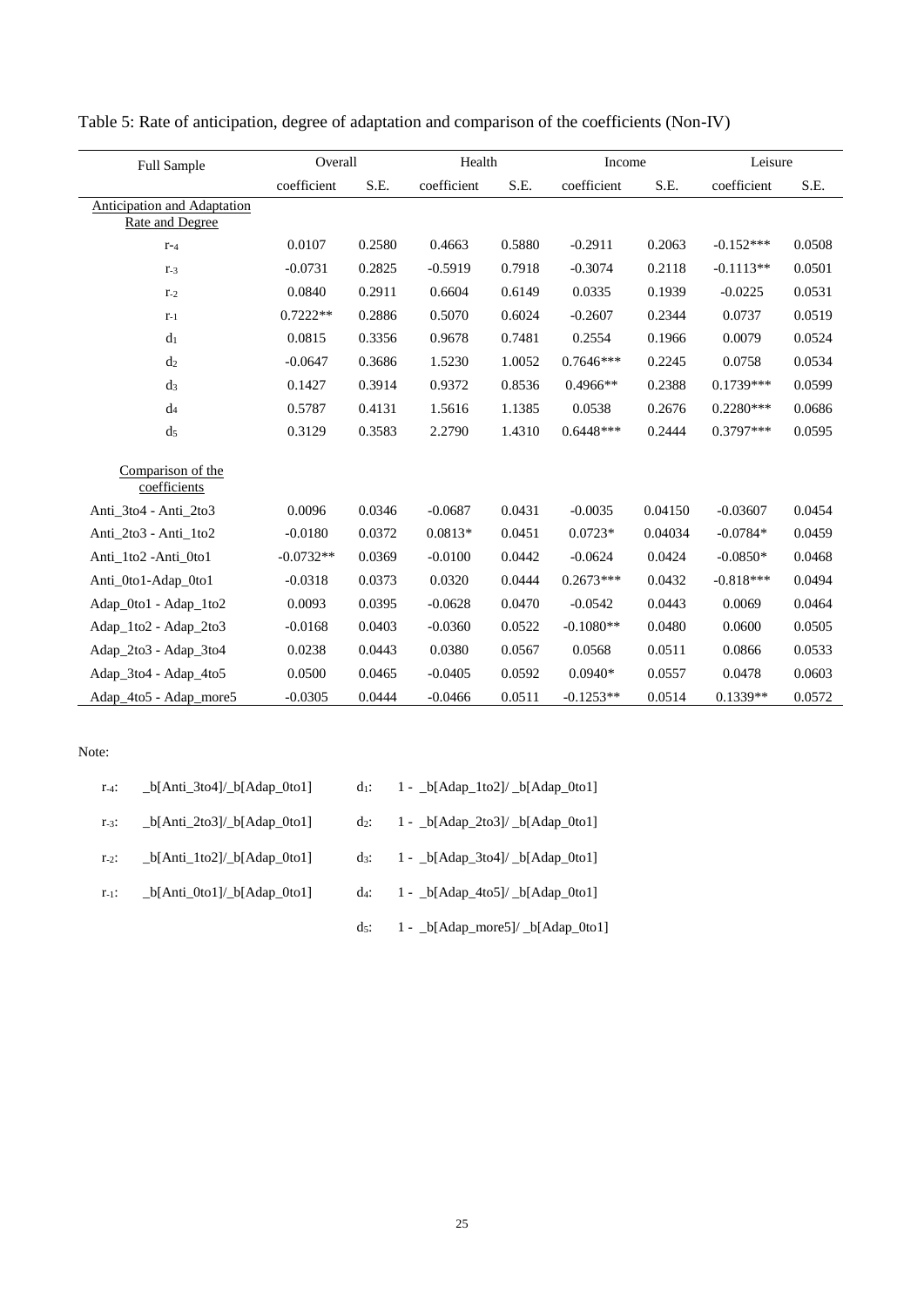Table 6: Fixed effect estimates of retirement anticipation and adaptation by gender

|                        |            |           | Males       |             |            |            | Females     |            |
|------------------------|------------|-----------|-------------|-------------|------------|------------|-------------|------------|
|                        | (1)        | (2)       | (3)         | (4)         | (5)        | (6)        | (7)         | (8)        |
|                        | Overall    | Health    | Income      | Leisure     | Overall    | Health     | Income      | Leisure    |
|                        |            |           |             |             |            |            |             |            |
| Anticipate 3-4 years   | $-0.00291$ | $-0.0347$ | 0.0377      | $-0.158***$ | 0.00799    | $-0.0268$  | $0.0876*$   | $-0.108*$  |
|                        | (0.0413)   | (0.0559)  | (0.0567)    | (0.0594)    | (0.0426)   | (0.0518)   | (0.0522)    | (0.0596)   |
|                        |            |           |             |             |            |            |             |            |
| Anticipate 2-3 years   | $-0.0275$  | 0.0706    | $0.114**$   | $-0.0949$   | 0.0106     | 0.00383    | 0.0211      | $-0.0966$  |
|                        | (0.0424)   | (0.0526)  | (0.0515)    | (0.0583)    | (0.0459)   | (0.0545)   | (0.0553)    | (0.0599)   |
| Anticipate 1-2 years   | 0.00127    | $-0.0026$ | 0.0506      | $-0.0459$   | 0.0193     | $-0.0883$  | $-0.0626$   | 0.0123     |
|                        | (0.0469)   | (0.0582)  | (0.0573)    | (0.0647)    | (0.0505)   | (0.0597)   | (0.0604)    | (0.0662)   |
|                        |            |           |             |             |            |            |             |            |
| Anticipate 1 year      | 0.0659     | 0.0276    | 0.0537      | 0.101       | $0.101**$  | $-0.0940$  | 0.0561      | 0.0380     |
|                        | (0.0503)   | (0.0618)  | (0.0617)    | (0.0691)    | (0.0512)   | (0.0630)   | (0.0607)    | (0.0651)   |
|                        |            |           |             |             |            |            |             |            |
| Adapt less than 1 year | $0.0867*$  | $-0.0393$ | $-0.269***$ | $0.914***$  | $0.136***$ | $-0.102*$  | $-0.164***$ | $0.856***$ |
|                        | (0.0516)   | (0.0587)  | (0.0597)    | (0.0673)    | (0.0522)   | (0.0592)   | (0.0613)    | (0.0694)   |
|                        |            |           |             |             |            |            |             |            |
| Adapt 1-2 years        | 0.0958     | 0.0520    | $-0.207***$ | $0.914***$  | $0.115*$   | $-0.0640$  | $-0.116$    | $0.850***$ |
|                        | (0.0594)   | (0.0706)  | (0.0697)    | (0.0747)    | (0.0596)   | (0.0691)   | (0.0706)    | (0.0783)   |
|                        |            |           |             |             |            |            |             |            |
| Adapt 2-3 years        | $0.143**$  | 0.0914    | $-0.0446$   | $0.886***$  | $0.103*$   | $-0.0353$  | $-0.0571$   | $0.764***$ |
|                        | (0.0612)   | (0.0766)  | (0.0767)    | (0.0837)    | (0.0602)   | (0.0736)   | (0.0720)    | (0.0776)   |
|                        |            |           |             |             |            |            |             |            |
| Adapt 3-4 years        | $0.147**$  | 0.0605    | $-0.0541$   | $0.818***$  | 0.0525     | $-0.0849$  | $-0.158**$  | $0.660***$ |
|                        | (0.0664)   | (0.0824)  | (0.0825)    | (0.0888)    | (0.0716)   | (0.0777)   | (0.0799)    | (0.0876)   |
| Adapt 4-5 years        | 0.104      | $0.195**$ | $-0.136$    | $0.799***$  | $-0.00562$ | $-0.129$   | $-0.271***$ | $0.586***$ |
|                        | (0.0690)   | (0.0822)  | (0.0827)    | (0.0994)    | (0.0759)   | (0.0912)   | (0.0933)    | (0.0966)   |
|                        |            |           |             |             |            |            |             |            |
| Adapt 5 years or more  | 0.0552     | $0.199**$ | $-0.0764$   | $0.617***$  | 0.0949     | $-0.0284$  | $-0.0768$   | $0.511***$ |
|                        | (0.0623)   | (0.0785)  | (0.0814)    | (0.0919)    | (0.0693)   | (0.0778)   | (0.0827)    | (0.0865)   |
|                        |            |           |             |             |            |            |             |            |
| Constant               | 4.848**    | 0.612     | 3.879       | 4.943**     | 8.084***   | $6.250***$ | 2.321       | 7.532***   |
|                        | (1.883)    | (2.194)   | (2.358)     | (2.438)     | (2.096)    | (2.111)    | (2.180)     | (2.618)    |
| Observations           | 17190      | 17190     | 17190       | 17190       | 16261      | 16261      | 16261       | 16261      |

Note: \*\*\*<1%; \*\*<5%; \*<10%. Robust standard errors are in parentheses. The controls are age; age squared/100; real household income; number of own children living in the household; unemployment rate by region; and dummies indicating: gender, job status (whether the individual is unemployed, family care giver or disabled), educational attainment, health condition, ethnic group, marital status, locations and time.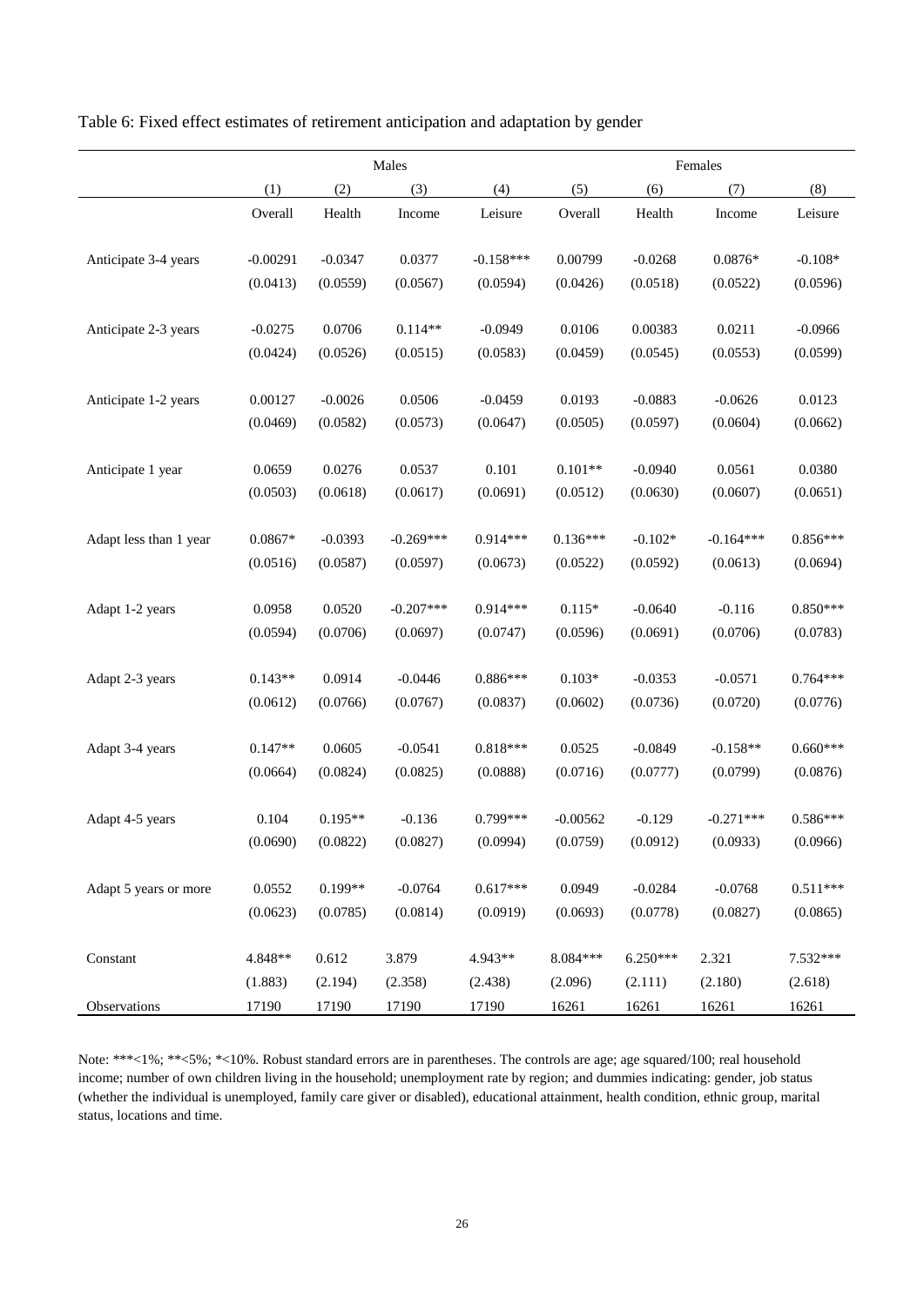| Males          | Overall     |        |             | Health |             | Income | Leisure     |        |
|----------------|-------------|--------|-------------|--------|-------------|--------|-------------|--------|
|                | coefficient | S.E.   | coefficient | S.E.   | coefficient | S.E.   | coefficient | S.E.   |
| d <sub>1</sub> | $-0.1053$   | 0.6588 | 2.3258      | 3.2857 | 0.2308      | 0.2185 | $-0.0005$   | 0.0688 |
| d <sub>2</sub> | $-0.6523$   | 0.8819 | 3.3295      | 4.6511 | $0.8343***$ | 0.2691 | 0.0302      | 0.0765 |
| $d_3$          | $-0.6998$   | 0.9271 | 2.5413      | 3.6767 | $0.7987***$ | 0.2892 | 0.1050      | 0.0801 |
| d4             | $-0.2027$   | 0.8166 | 5.9715      | 8.5007 | $0.4945*$   | 0.2738 | 0.1252      | 0.0943 |
| d5             | 0.3638      | 0.6208 | 6.0650      | 8.6916 | $0.7160***$ | 0.2759 | 0.3249      | 0.0829 |

| Females        | Overall     |        | Health      |        | Income      |        | Leisure     |        |
|----------------|-------------|--------|-------------|--------|-------------|--------|-------------|--------|
|                | coefficient | S.E.   | coefficient | S.E.   | coefficient | S.E.   | coefficient | S.E.   |
| d <sub>1</sub> | 0.1526      | 0.3980 | 0.3711      | 0.6108 | 0.2914      | 0.3616 | 0.0069      | 0.0792 |
| d <sub>2</sub> | 0.2420      | 0.4022 | 0.6534      | 0.6590 | $0.6511*$   | 0.3787 | 0.1075      | 0.0747 |
| $d_3$          | 0.6142      | 0.4823 | 0.1659      | 0.7053 | 0.0340      | 0.4391 | $0.2290***$ | 0.0887 |
| d <sub>4</sub> | $1.0413*$   | 0.5639 | $-0.2641$   | 0.9081 | $-0.6532$   | 0.6197 | $0.3156***$ | 0.0990 |
| d <sub>5</sub> | 0.3032      | 0.4524 | 0.7212      | 0.7013 | 0.5310      | 0.4353 | $0.4026**$  | 0.0858 |

Note:

| $d_1$ : | 1 - _b[Adap_1to2]/ _b[Adap_0to1] |  |  |
|---------|----------------------------------|--|--|
|         |                                  |  |  |

d2: 1 - \_b[Adap\_2to3]/ \_b[Adap\_0to1]

d3: 1 - \_b[Adap\_3to4]/ \_b[Adap\_0to1]

d4: 1 - \_b[Adap\_4to5]/ \_b[Adap\_0to1]

d5: 1 - \_b[Adap\_more5]/ \_b[Adap\_0to1]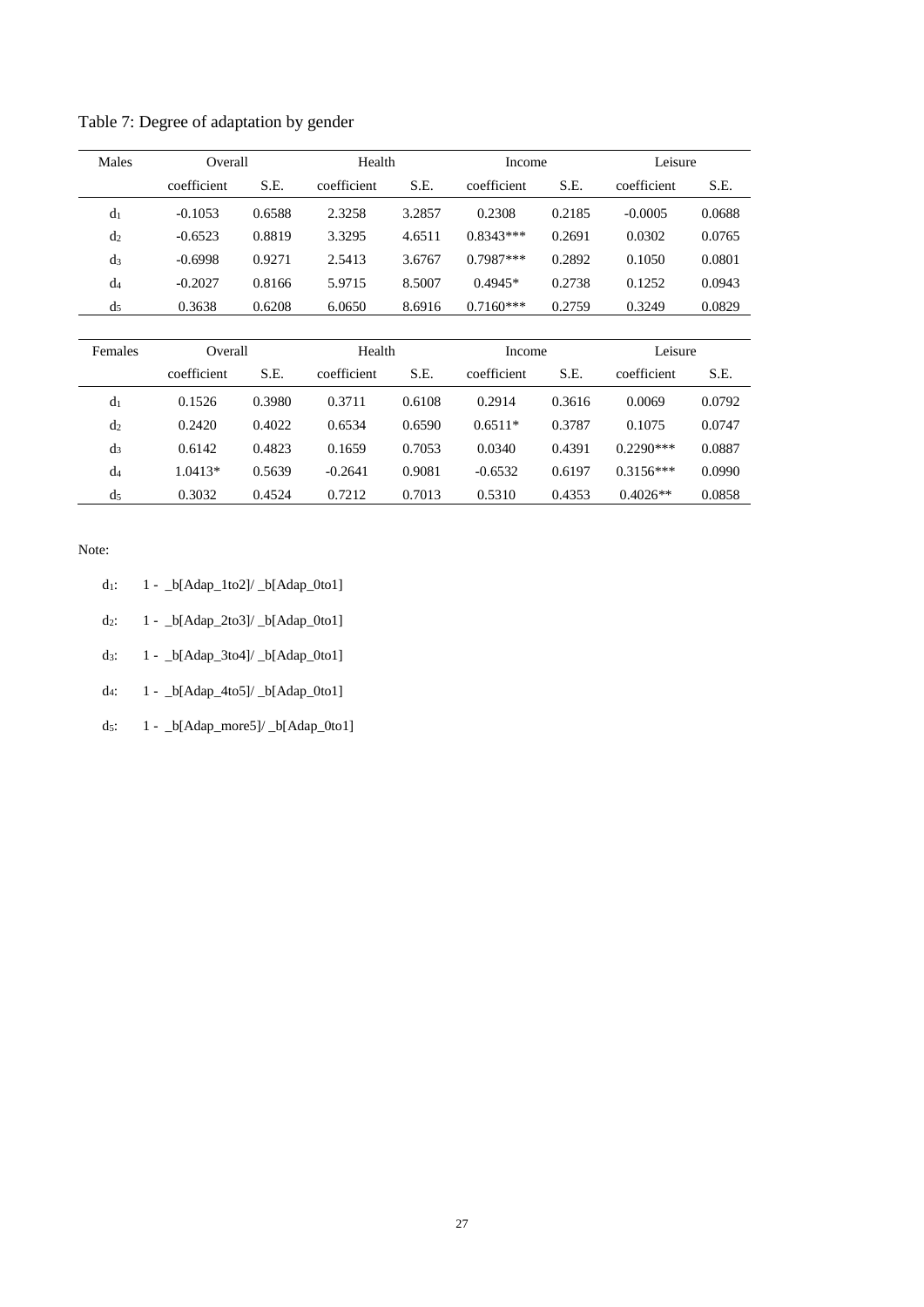Table 8: Fixed effect IV estimates of retirement anticipation and adaptation

|                        | <b>Full Sample</b> |            |            |            |  |
|------------------------|--------------------|------------|------------|------------|--|
|                        | (1)<br>(2)         |            | (3)        | (4)        |  |
|                        | Overall            | Health     | Income     | Leisure    |  |
|                        |                    |            |            |            |  |
| Anticipate 3-4 years   | $-0.0200$          | 0.117      | $-0.317$   | 0.493      |  |
|                        | (0.317)            | (0.359)    | (0.376)    | (0.412)    |  |
|                        |                    |            |            |            |  |
| Anticipate 2-3 years   | $0.503**$          | $0.542*$   | 0.274      | $0.679**$  |  |
|                        | (0.254)            | (0.292)    | (0.298)    | (0.324)    |  |
|                        |                    |            |            |            |  |
| Anticipate 1-2 years   | $0.557***$         | $0.675**$  | 0.0890     | $0.880***$ |  |
|                        | (0.208)            | (0.264)    | (0.255)    | (0.280)    |  |
|                        |                    |            |            |            |  |
| Anticipate 1 year      | $0.559***$         | $0.811***$ | $0.499*$   | $0.982***$ |  |
|                        | (0.210)            | (0.258)    | (0.264)    | (0.278)    |  |
|                        |                    |            |            |            |  |
| Adapt less than 1 year | $0.898***$         | $0.521**$  | $0.932***$ | 2.268***   |  |
|                        | (0.182)            | (0.221)    | (0.223)    | (0.243)    |  |
|                        |                    |            |            |            |  |
| Adapt 1-2 years        | $0.867***$         | $0.614**$  | 0.235      | 2.366***   |  |
|                        | (0.217)            | (0.257)    | (0.258)    | (0.280)    |  |
|                        |                    |            |            |            |  |
| Adapt 2-3 years        | $0.565**$          | $0.512*$   | 0.0812     | $1.771***$ |  |
|                        | (0.248)            | (0.291)    | (0.291)    | (0.324)    |  |
| Adapt 3-4 years        | $0.933***$         | $0.637**$  | 0.367      | 1.817***   |  |
|                        | (0.261)            | (0.306)    | (0.298)    | (0.338)    |  |
|                        |                    |            |            |            |  |
| Adapt 4-5 years        | $0.521*$           | $0.867***$ | 0.349      | $2.155***$ |  |
|                        | (0.286)            | (0.321)    | (0.319)    | (0.357)    |  |
|                        |                    |            |            |            |  |
| Adapt 5 years or more  | $0.719***$         | $0.897***$ | 0.259      | 1.892***   |  |
|                        | (0.236)            | (0.275)    | (0.272)    | (0.310)    |  |
|                        |                    |            |            |            |  |
| Observations           | 30294              | 30294      | 30294      | 30294      |  |

Note: \*\*\*<1%; \*\*<5%; \*<10%. Robust standard errors are in parentheses. The controls are age; age squared/100; real household income; number of own children living in the household; unemployment rate by region; and dummies indicating: gender, job status (whether the individual is unemployed, family care giver or disabled), educational attainment, health condition, ethnic group, marital status, locations and time.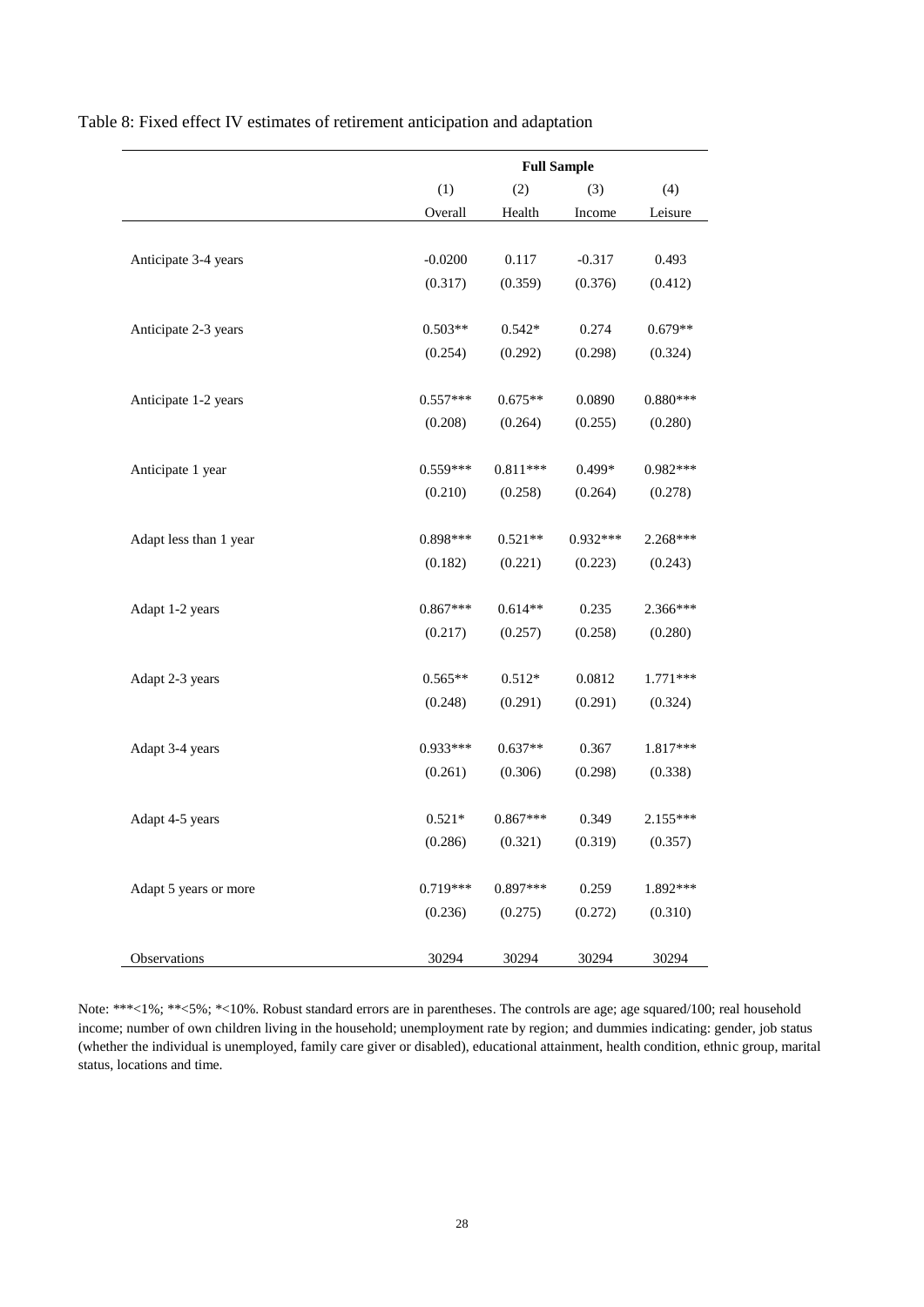| Full Sample                          |             | Overall |             | Health |             | Income |              | Leisure |  |
|--------------------------------------|-------------|---------|-------------|--------|-------------|--------|--------------|---------|--|
|                                      | coefficient | S.E.    | coefficient | S.E.   | coefficient | S.E.   | coefficient  | S.E.    |  |
| Anticipation and Adaptation Rate and |             |         |             |        |             |        |              |         |  |
| Degree                               |             |         |             |        |             |        |              |         |  |
| $r-4$                                | 0.0223      | 0.3553  | 0.2238      | 0.6574 | $-0.3407$   | 0.4427 | 0.2172       | 0.1735  |  |
| $r_{-3}$                             | $0.5604**$  | 0.2684  | 1.0415*     | 0.5875 | 0.2940      | 0.3053 | $0.2996**$   | 0.1360  |  |
| $r_{-2}$                             | $0.6207***$ | 0.2417  | 1.2963*     | 0.6786 | 0.0956      | 0.2708 | $0.3881***$  | 0.1228  |  |
| $r-1$                                | $0.6227***$ | 0.2319  | 1.5570**    | 0.7169 | $0.5352*$   | 0.2817 | $0.4328***$  | 0.1182  |  |
| d <sub>1</sub>                       | 0.0349      | 0.3055  | $-0.1801$   | 0.6931 | $0.7478***$ | 0.2830 | $-0.0432$    | 0.1626  |  |
| d <sub>2</sub>                       | 0.3703      | 0.2637  | 0.0173      | 0.5792 | 0.9129***   | 0.3059 | 0.2193       | 0.1393  |  |
| d <sub>3</sub>                       | $-0.0394$   | 0.2889  | $-0.2238$   | 0.6257 | $0.6059**$  | 0.2982 | 0.1988       | 0.1414  |  |
| d <sub>4</sub>                       | 0.4194      | 0.2997  | $-0.6657$   | 0.7510 | $0.6257*$   | 0.3210 | 0.0500       | 0.1526  |  |
| d <sub>5</sub>                       | 0.1991      | 0.2220  | $-0.7236$   | 0.6320 | $0.7225***$ | 0.2625 | 0.1658       | 0.1159  |  |
| Comparison of the coefficients       |             |         |             |        |             |        |              |         |  |
| Anti 3to4 - Anti 2to3                | $-0.5232$   | 0.4284  | $-0.4258$   | 0.4838 | $-0.5913$   | 0.5061 | $-0.1868$    | 0.5520  |  |
| Anti 2to3 - Anti 1to2                | $-0.0542$   | 0.3290  | $-0.1327$   | 0.3943 | 0.1849      | 0.3936 | $-0.2009$    | 0.4275  |  |
| Anti_1to2 -Anti_0to1                 | $-0.0017$   | 0.2829  | $-0.1357$   | 0.3611 | $-0.4096$   | 0.3582 | $-0.10141$   | 0.3810  |  |
| Anti_0to1-Adap_0to1                  | $-0.3388$   | 0.2355  | 0.2900      | 0.2933 | $-0.4330$   | 0.3019 | $-1.2864***$ | 0.3135  |  |
| Adap_0to1 - Adap_1to2                | 0.0313      | 0.2783  | $-0.0938$   | 0.3341 | $0.6967**$  | 0.3392 | $-0.0980$    | 0.3620  |  |
| Adap_1to2 - Adap_2to3                | 0.3012      | 0.3320  | 0.1028      | 0.3924 | 0.1538      | 0.3943 | 0.5955       | 0.4276  |  |
| Adap_2to3 - Adap_3to4                | $-0.3678$   | 0.3476  | $-0.1255$   | 0.4081 | $-0.2860$   | 0.3996 | $-0.0465$    | 0.4478  |  |
| Adap_3to4 - Adap_4to5                | 0.4119      | 0.3988  | $-0.2301$   | 0.4497 | 0.0184      | 0.4402 | $-0.3375$    | 0.4964  |  |
| Adap_4to5 - Adap_more5               | $-0.1978$   | 0.2971  | $-0.0301$   | 0.3284 | 0.0902      | 0.3265 | 0.2626       | 0.3640  |  |

Table 9: Rate of anticipation, degree of adaptation and comparison of the coefficients (IV)

Note:

| $T-4$ :    | $\lfloor b \rfloor$ Anti 3to4 $\rfloor$ b $\lfloor$ Adap 0to1 $\rfloor$ | $\mathrm{d}$ 1: | $1 - \frac{b[Adap\_1to2]}{b[Adap\_0to1]}$ |
|------------|-------------------------------------------------------------------------|-----------------|-------------------------------------------|
| $1 - 3$ :  | $_b[Anti_2to3]/b[Adap_0to1]$                                            | $d_2$ :         | $1 - \frac{b[Adap_2to3]}{b[Adap_0to1]}$   |
| $r_{-2}$ : | $_b[Anti_1to2]/b[Adap_0to1]$                                            | $d_3$ :         | $1 - \frac{b[Adap_3to4]}{b[Adap_0to1]}$   |
| $r_{-1}$ : | $_b[Anti_0to1]/b[Adap_0to1]$                                            | $d_4$ :         | 1 - _b[Adap_4to5]/ _b[Adap_0to1]          |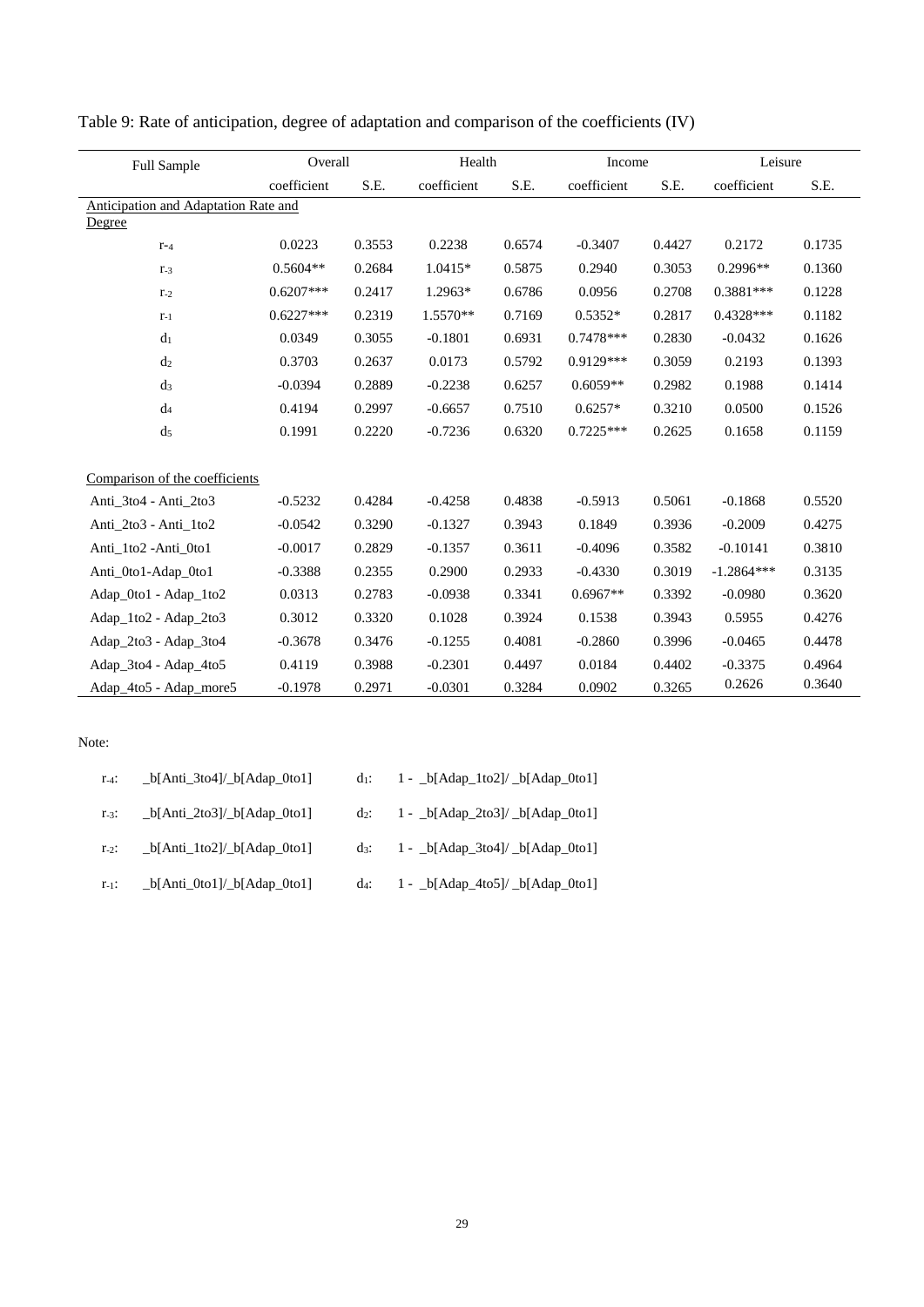

-1 -0.5



-1 0

RLA RL<sup>29</sup> RL<sup>29</sup> RL<sup>09</sup> RL<sup>09</sup> RL<sup>09</sup> RL<sup>08</sup> RL<sup>69</sup>

-1.5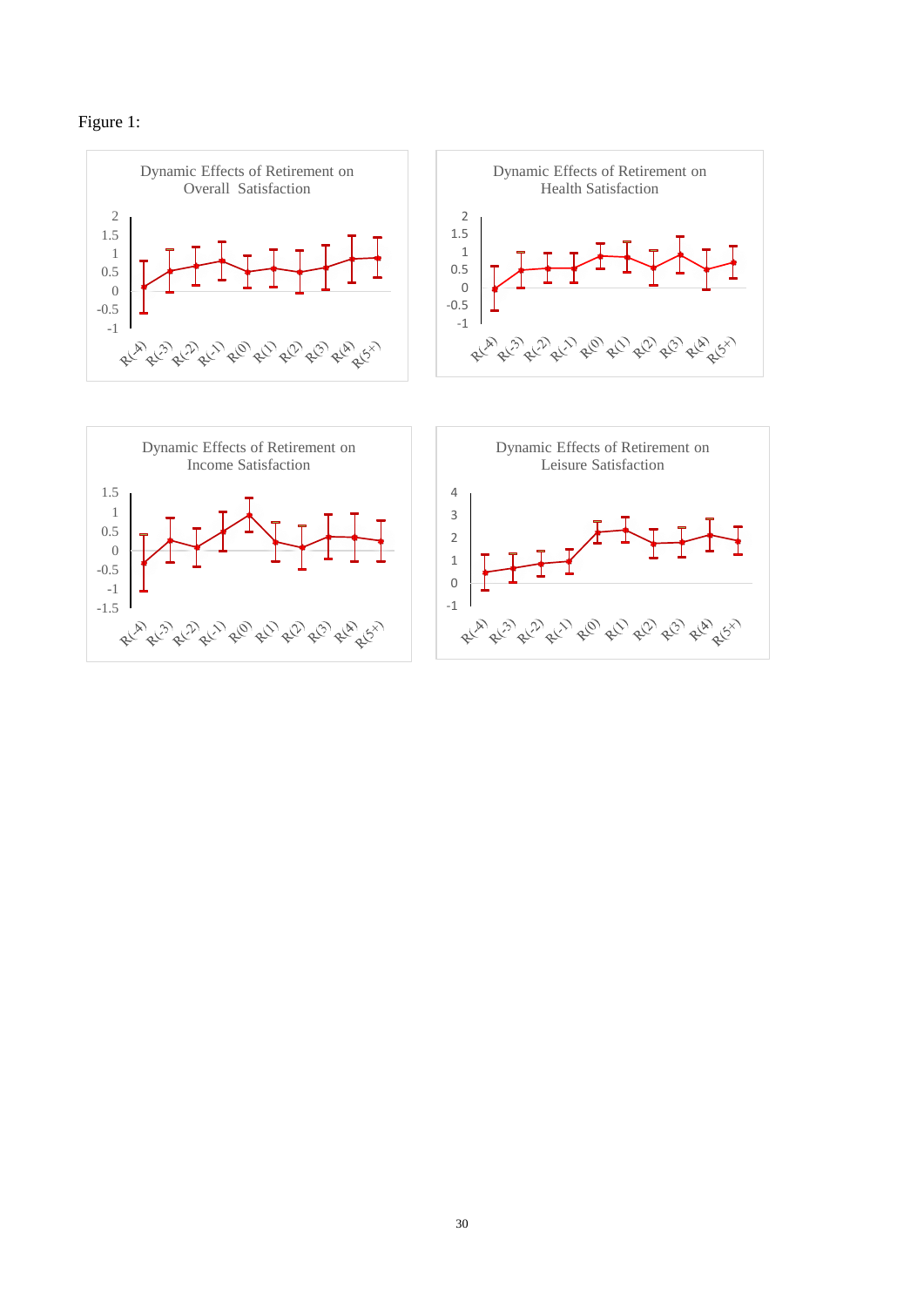#### **Appendix**

|              |            | <b>Full Sample</b> |            |            |  |  |
|--------------|------------|--------------------|------------|------------|--|--|
|              | (1)        | (2)                | (3)        | (4)        |  |  |
|              | Overall    | Health             | Income     | Leisure    |  |  |
|              |            |                    |            |            |  |  |
| Anti_3to4    | $-0.107$   | 0.108              | $-0.293$   | 0.413      |  |  |
|              | (0.306)    | (0.349)            | (0.368)    | (0.400)    |  |  |
| Anti_2to3    | $0.431*$   | $0.521*$           | 0.266      | $0.545*$   |  |  |
|              | (0.246)    | (0.286)            | (0.291)    | (0.315)    |  |  |
| Anti_1to2    | $0.488**$  | $0.674***$         | 0.0956     | $0.762***$ |  |  |
|              | (0.205)    | (0.260)            | (0.252)    | (0.275)    |  |  |
| Anti_0to1    | $0.455**$  | $0.782***$         | $0.500*$   | $0.849***$ |  |  |
|              | (0.204)    | (0.254)            | (0.261)    | (0.272)    |  |  |
| Adap_0to1    | $0.751***$ | $0.521**$          | $0.896***$ | 2.117***   |  |  |
|              | (0.169)    | (0.206)            | (0.209)    | (0.225)    |  |  |
| Adap_1to2    | $0.766***$ | $0.605**$          | 0.206      | 2.206***   |  |  |
|              | (0.214)    | (0.257)            | (0.257)    | (0.276)    |  |  |
| Adap_2to3    | $0.484**$  | 0.499*             | 0.0656     | $1.651***$ |  |  |
|              | (0.245)    | (0.289)            | (0.288)    | (0.318)    |  |  |
| Adap_3to4    | $0.845***$ | $0.623**$          | 0.351      | 1.699***   |  |  |
|              | (0.256)    | (0.303)            | (0.294)    | (0.331)    |  |  |
| Adap_4to5    | 0.419      | $0.864***$         | 0.322      | 2.000***   |  |  |
|              | (0.281)    | (0.319)            | (0.316)    | (0.351)    |  |  |
| Adap_more5   | $0.601***$ | $0.893***$         | 0.221      | 1.736***   |  |  |
|              | (0.230)    | (0.272)            | (0.268)    | (0.304)    |  |  |
| Observations | 27068      | 27068              | 27068      | 27068      |  |  |

Table A1: Fixed effect IV estimates of retirement anticipation and adaptation excluding respondents who have been always working

Note: \*\*\*<1%; \*\*<5%; \*<10%. Robust standard errors are in parentheses. The controls are age; age squared/100; real household income; number of own children living in the household; unemployment rate by region; and dummies indicating: gender, job status (whether the individual is unemployed, family care giver or disabled), educational attainment, health condition, ethnic group, marital status, locations and time.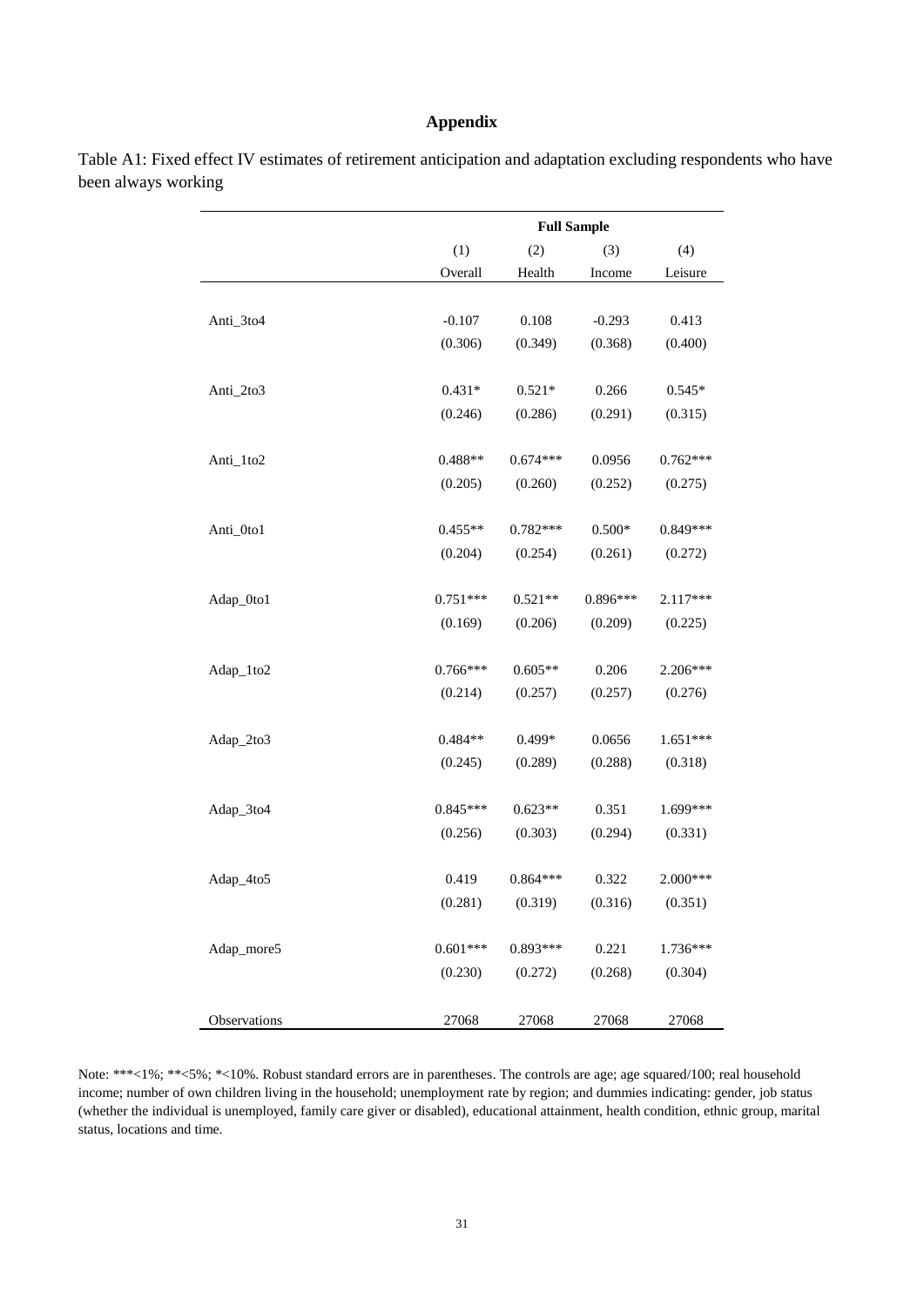|                        | <b>Full Sample</b> |            |                  |            |
|------------------------|--------------------|------------|------------------|------------|
|                        | (1)                | (2)        | (3)              | (4)        |
|                        | Overall            | Health     | Income           | Leisure    |
| Anticipate 3-4 years   | $-0.0426$          | 0.196      | $-0.00281$       | 0.299      |
|                        | (0.336)            | (0.385)    | (0.403)          | (0.430)    |
|                        |                    |            |                  |            |
| Anticipate 2-3 years   | 0.489*             | $0.645**$  | $0.606*$         | 0.462      |
|                        | (0.275)            | (0.320)    | (0.328)          | (0.348)    |
|                        |                    |            |                  |            |
| Anticipate 1-2 years   | $0.549**$          | $0.789***$ | 0.421            | $0.655**$  |
|                        | (0.230)            | (0.290)    | (0.285)          | (0.305)    |
|                        |                    |            |                  |            |
| Anticipate 1 year      | $0.551**$          | $0.954***$ | $0.902***$       | $0.705**$  |
|                        | (0.246)            | (0.302)    | (0.311)          | (0.322)    |
|                        |                    |            |                  |            |
| Adapt less than 1 year | $0.892***$         | $0.656**$  | 1.308***         | 2.008***   |
|                        | (0.225)            | (0.274)    | (0.279)          | (0.295)    |
|                        |                    |            |                  |            |
| Adapt 1-2 years        | $0.869***$         | 0.779**    | $0.642**$        | 2.073***   |
|                        | (0.260)            | (0.308)    | (0.313)          | (0.331)    |
|                        |                    |            |                  |            |
| Adapt 2-3 years        | $0.573*$           | $0.716**$  | 0.565<br>(0.363) | 1.415***   |
|                        | (0.302)            | (0.361)    |                  | (0.393)    |
| Adapt 3-4 years        | $0.944***$         | $0.843**$  | $0.837**$        | $1.467***$ |
|                        | (0.315)            | (0.375)    | (0.368)          | (0.403)    |
|                        |                    |            |                  |            |
| Adapt 4-5 years        | 0.539              | 1.111 ***  | $0.884**$        | 1.749***   |
|                        | (0.358)            | (0.413)    | (0.411)          | (0.447)    |
|                        |                    |            |                  |            |
| Adapt 5 years or more  | $0.756**$          | $1.164***$ | $0.752*$         | 1.488***   |
|                        | (0.328)            | (0.392)    | (0.392)          | (0.428)    |
|                        |                    |            |                  |            |
| Age                    | $-1.097$           | $-1.295$   | 1.883            | 0.167      |
|                        | (1.807)            | (2.131)    | (2.110)          | (2.339)    |
|                        |                    |            |                  |            |
| Age squared/100        | 2.714              | 3.736      | $-3.872$         | $-1.116$   |
|                        | (4.652)            | (5.473)    | (5.413)          | (6.018)    |
|                        |                    |            |                  |            |
| Age3/1000              | $-0.305$           | $-0.459$   | 0.336            | 0.179      |
|                        | (0.525)            | (0.616)    | (0.609)          | (0.679)    |
|                        |                    |            |                  |            |
| Age4/10000             | 0.0125             | 0.0202     | $-0.0101$        | $-0.00995$ |
|                        | (0.0220)           | (0.0257)   | (0.0254)         | (0.0284)   |
| Observations           | 30294              | 30294      | 30294            | 30294      |

Table A2: Fixed effect IV estimates of retirement anticipation and adaptation with higher-order age terms

Note: \*\*\*<1%; \*\*<5%; \*<10%. Robust standard errors are in parentheses. The controls are real household income; number of own children living in the household; unemployment rate by region; and dummies indicating: gender, job status (whether the individual is unemployed, family care giver or disabled), educational attainment, health condition, ethnic group, marital status, locations and time.